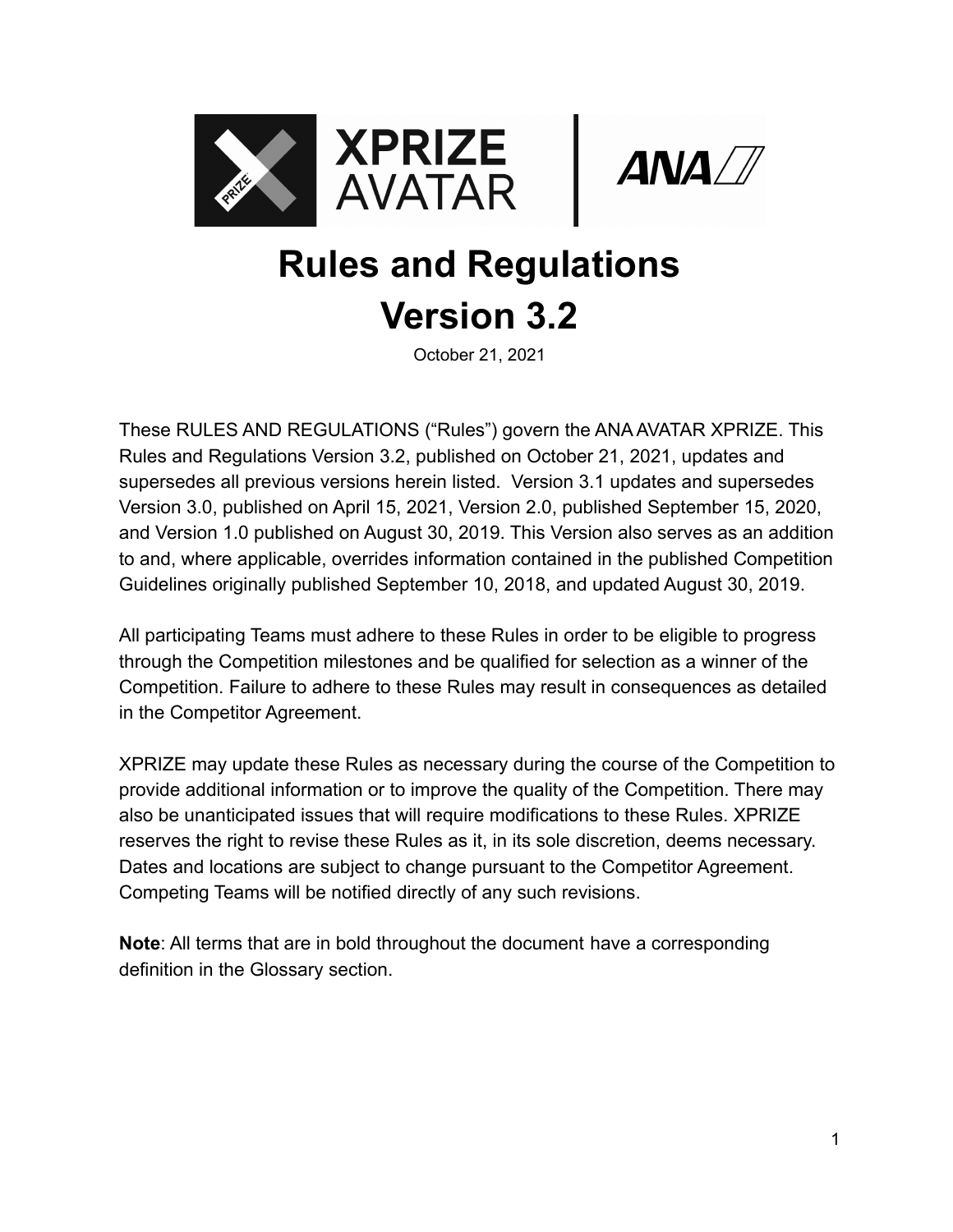#### TABLE OF CONTENTS

| 1. Introduction and Scope                     | 4              |
|-----------------------------------------------|----------------|
| 2. Rules and Regulations Revisions            | 4              |
| 3. Teams                                      | 5              |
| 3.1 Eligibility                               | 5              |
| 3.2 Team Definitions                          | 5              |
| 3.3 Team Roles and Responsibilities           | 6              |
| 4. Judging Panel                              | 7              |
| 4.1 Selection and Contributions               | $\overline{7}$ |
| 4.2 Judging Panel Roles During Testing        | $\overline{7}$ |
| 4.3 Judges' Decisions                         | 8              |
| 5. Competition Timeline and Milestones        | 8              |
| 5.1 Qualifying Submission                     | 10             |
| 5.2 Semifinalist Selection                    | 10             |
| 5.2.1 Semifinalist Selection: Sample Scenario | 11             |
| 5.2.2 Semifinalist Selection: Written Portion | 11             |
| 5.2.3 Semifinalist Selection: Video Portion   | 12             |
| 5.3 Semifinalist Verification                 | 12             |
| 5.3.1 Insurance and Eligibility Requirements  | 13             |
| 5.3.2 Technical Enrollment                    | 13             |
| 5.4. Semifinals Team Video                    | 14             |
| 5.4.1 Semifinals Team Video                   | 14             |
| 5.4.2 Semifinals Team Video Documentation     | 15             |
| <b>6. System Requirements</b>                 | 15             |
| 6.1 Avatar Robot                              | 15             |
| 6.2 Use of Drone Technology                   | 16             |
| 6.3 Operator Interface                        | 16             |
| 6.4 Avatar Communications                     | 16             |
| 7. Testing Scenarios                          | 17             |
| 7.1 Introduction                              | 17             |
| 7.2 Scenario Domains, Tasks and Capabilities  | 17             |
| 7.2.1 Scenario Domains                        | 17             |
| 7.2.2 Scenario Tasks                          | 17             |
| 7.2.3 Scenario Capabilities                   | 18             |
| 7.3 Scenarios for Semifinals                  | 18             |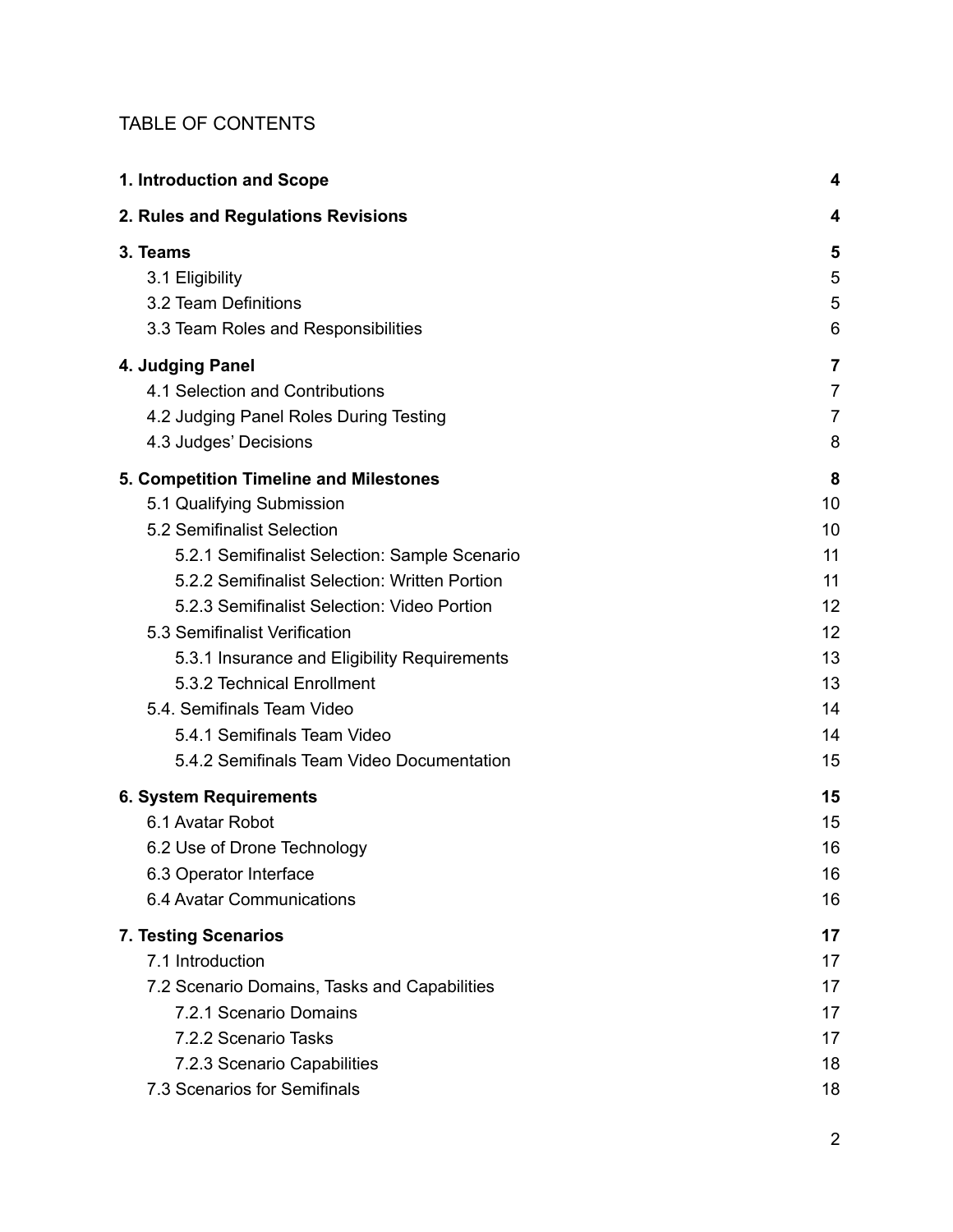| 7.4 Scenarios for Finals                 | 20 |
|------------------------------------------|----|
| 8. Competition Testing                   | 21 |
| 8.1 Semifinals Testing                   | 21 |
| 8.1.1 Semifinals Location and Facilities | 21 |
| 8.1.2 Semifinals Dates                   | 21 |
| 8.1.3 Alternative Testing Procedures     | 21 |
| 8.1.4 Semifinals Testing Procedures      | 22 |
| 8.1.5 Semifinals Scored Trial            | 22 |
| 8.1.6 Semifinals Scoring                 | 23 |
| 8.1.7 Semifinals Team Video Scoring      | 27 |
| 8.2. Finals Testing                      | 27 |
| 8.2.1 Finals Location and Facilities     | 27 |
| 8.2.2 Finals Dates                       | 28 |
| 8.2.3 Finals Verification                | 28 |
| 8.2.4 Finals Testing Procedure           | 28 |
| 8.2.5 Finals Scoring                     | 28 |
| 8.2.6 Finals Scored Trial                | 28 |
| 8.2.7 Finals Team-Selected Scenario      | 29 |
| 9. Awards                                | 29 |
| 10. Operational Health and Safety        | 30 |
| <b>GLOSSARY</b>                          | 31 |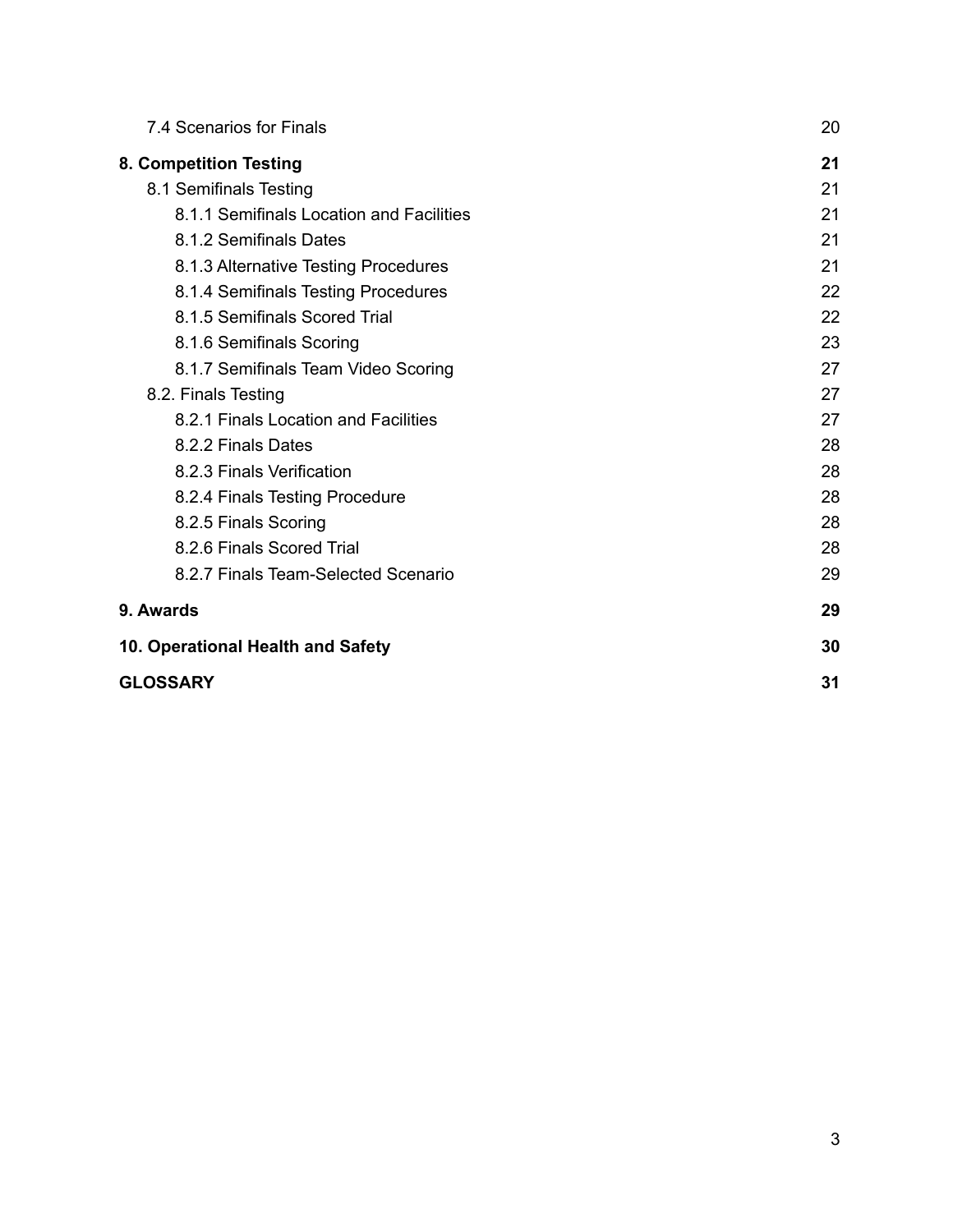# <span id="page-3-0"></span>1. Introduction and Scope

The ANA Avatar XPRIZE was launched in March 2018, and is sponsored by All Nippon Airways (ANA). The competition challenges Teams to integrate a range of diverse, cutting-edge technologies to create a physical robotic **Avatar System** that will transport a person's senses, actions and presence to a remote location in real time.

Robotic technologies have advanced greatly in the last decade and are now employed in a wide range of applications and services. The ANA Avatar XPRIZE seeks to accelerate the development of robots as an integral part of human communications and increase the functionality and application of robots in society.

The winner of this XPRIZE will demonstrate a functional Avatar System, which consists of a human **Operator** controlling a robotic Avatar (**Operator/Avatar**) at a real and/or **Simulated Distance** that allows the Operator to interact with another human (**Recipient**), or the remote environment, receiving all sensory information through the robotic Avatar. The ultimate goal is for a person to feel as if they are truly where the Avatar is, experiencing a sense of **Presence** through the Avatar.

# <span id="page-3-1"></span>2. Rules and Regulations Revisions

XPRIZE may update these Rules as necessary during the course of the Competition to provide additional information or to improve the quality of the Competition. There may also be unanticipated issues that will require modifications to these Rules. XPRIZE reserves the right to revise these Rules as it, in its sole discretion, deems necessary. Dates and locations are subject to change pursuant to the **Competitor Agreemen**t. Competing Teams will be notified directly of any such revisions.

In the Rules and Regulations Version 3.0, the following sections have been updated, so please pay particular attention to these, as some dates have changed and new details have been added. The **Competition Milestone Reference Table** in Section 5 is updated. Many details in Section 5.3 **Semifinalist Verification** have changed, and a new Section 5.4 **Semifinals Team Video** has been added. Section 7.3 **Scenarios for Semifinals** has also been slightly updated. Be sure to review these revised sections thoroughly.

In Version 3.1 the following sections have been revised: The **Judging Panel Roles During Testing** in Section 4.2; **Scenario Capabilities** language updated in Section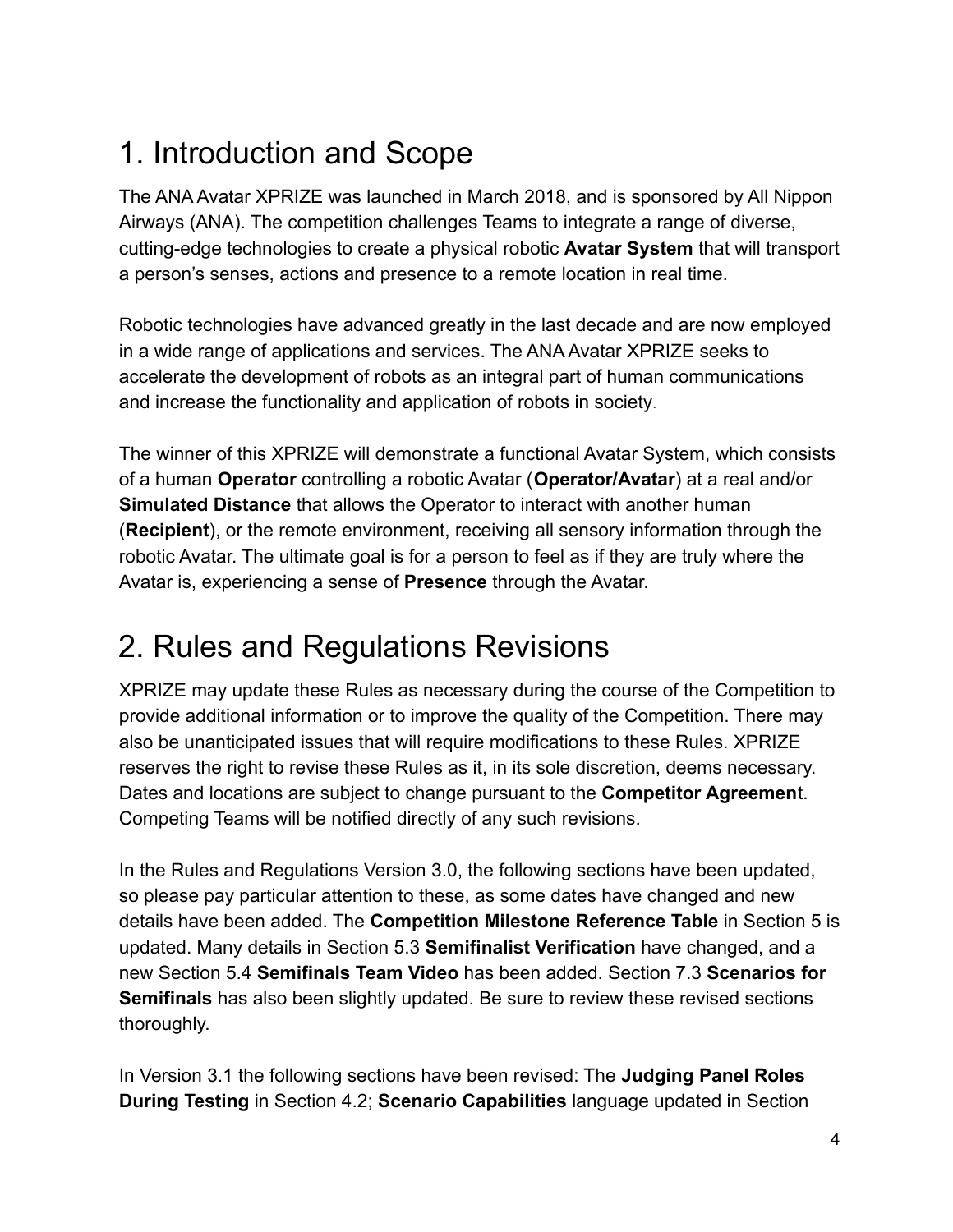7.2.3; and minor tweaks to language in Section 7.3 **Scenarios for Semifinals**. An additional day has been added to the Team setup schedule as noted in Section 8.1.3, **Semifinals Schedule**. In addition, the Reattempt process in Section 8.1.5 **Semifinals Scored Trial** is further defined, and the Judges scoring questions have been updated in **Semifinals Scoring** Section 8.1.6.

In Version 3.2 a new section, 8.1.3 **[Alternative Testing](#page-20-4) Procedures**, has been added. In addition, the following sections have been revised: Section 9 on distribution of the **Semifinals Prize Purse**, Section 3.2 updates to the dates within the **Team Progression Chart**, as well as updates to the dates in the Section 5 charts: **Competition Timeline and Milestones**.

# <span id="page-4-0"></span>3. Teams

## <span id="page-4-1"></span>3.1 Eligibility

XPRIZE believes that solutions can come from anyone, anywhere. Scientists, engineers, academics, entrepreneurs, and other innovators with new ideas from all over the world are invited to form a Team and register to compete. To participate, a Team is required to first create an account in the **[Prize Operations Platform \(POP\)](https://pop.xprize.org)** system. POP is an online platform through which all Teams will register for the Competition, pay the required registration fee, and submit their qualifying documents throughout the life of the Prize. Teams are expected to maintain their POP profiles throughout the Competition, ensuring their profile is always up to date with the most recent Team and Team members information.

A Team may recruit additional experts and can add new members to their Team profile page in POP at any time throughout the Competition. Teams may also merge with other Teams during the Competition. Teams must notify XPRIZE of a merger before it takes place. Please refer to the **Competitor Agreement** for all eligibility terms, and contact XPRIZE with related questions.

## <span id="page-4-2"></span>3.2 Team Definitions

Teams are categorized per the following:

● **Interested Team:** A Team or individual that is interested in participating in the Competition and has created a profile in the XPRIZE internal POP system.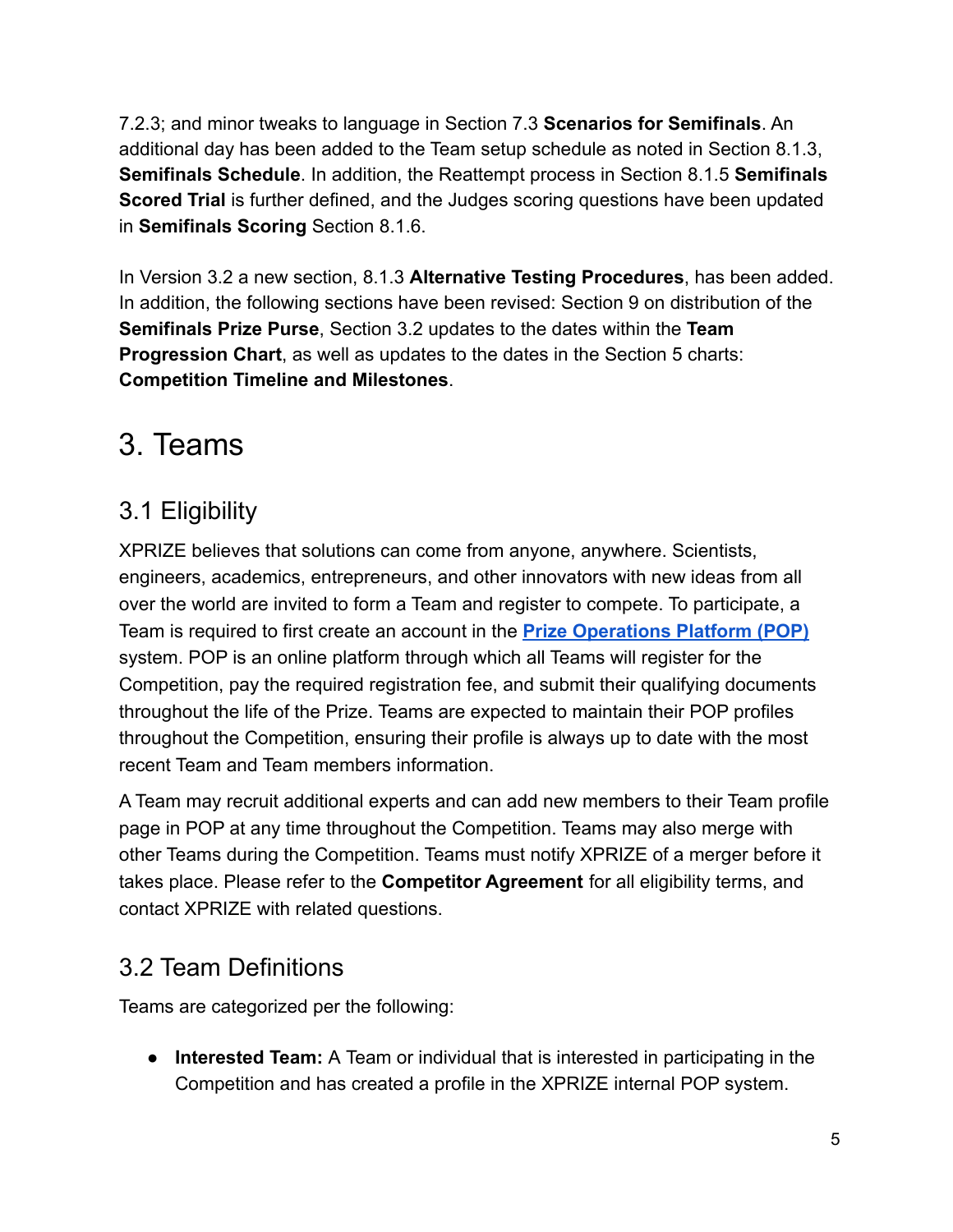- **Registered Team:** A Team that has paid the required registration fee and is eligible to submit a **Qualifying Submission** for Judge review.
- **Qualified Team (up to 150 Teams):** A Team that has been selected by the Judging Panel from the pool of Registered Teams based on the strength of their Qualifying Submission.
- **Semifinalist Team (up to 75 Teams):** A Team that has successfully completed the **Semifinalist Selection** and is selected by the Judges to proceed in the Competition and attend **Semifinals** testing.
- **Finalist Team (up to 20 Teams):** A Team that has successfully completed Semifinals testing and is chosen by the Judging Panel to attend **Finals** testing.

*Team Progression Chart*



## <span id="page-5-0"></span>3.3 Team Roles and Responsibilities

Teams are responsible for the items listed below. This is not a comprehensive list. Please contact XPRIZE at [avatar@xprize.org](mailto:avatar@xprize.org) if you have any questions.

- 1. Completing all required activities for each stage of the Competition in the POP system.
- 2. Remaining in compliance with the Competitor Agreement.
- 3. Fulfilling insurance and eligibility requirements as detailed in the Competitor Agreement.
- 4. Design and development of the **Avatar Solution**.
- 5. Transporting the Avatar Solution to and from physical testing sites.
- 6. Deployment and setup of the Avatar Solution before any test and removal of the Avatar Solution after the end of testing, in keeping with the allotted schedule set by XPRIZE.
- 7. Costs associated with lodging and travel for Team members to any Competition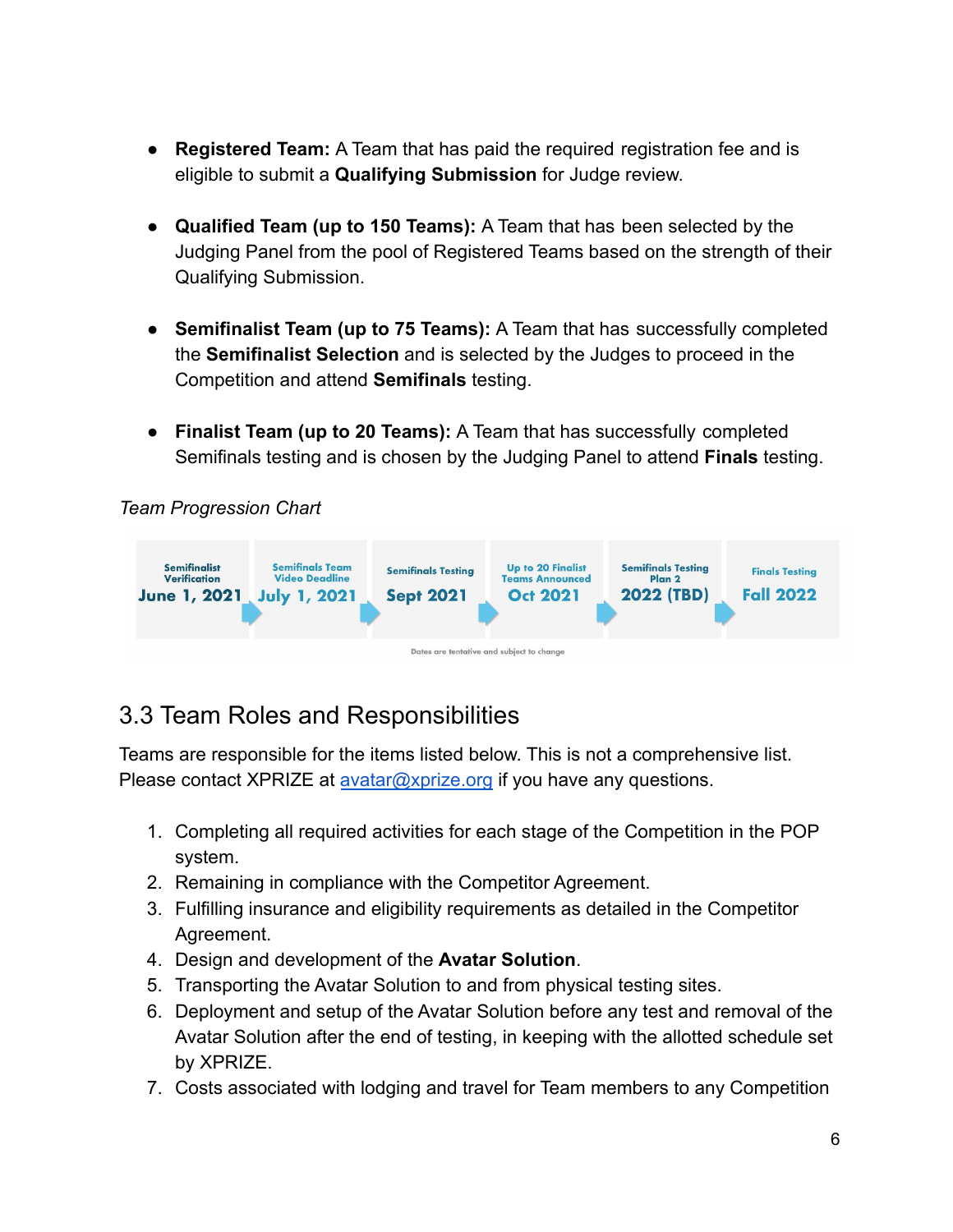event.

- 8. Costs associated with transporting the Avatar Solution, insurance, customs fees, and other fees that may be incurred from bringing the Team's Avatar Solution to a testing location.
- 9. Training Judges and XPRIZE operations staff (as needed) to operate their Avatar Solution.
- 10.Cooperating with the Judging Panel in any verification activities both onsite, as well as any follow up verification (post-testing) as necessary.
- 11. Following all safety protocols as required during testing to ensure the safety of all participants during testing events.

As defined in the Competitor Agreement, all Teams and Team Members must adhere to all applicable laws, including, but not limited to, local, regional, national, and international laws, orders, directives, ordinances, treaties, rules, and regulations for all aspects of the Competition. Teams are solely responsible for acquiring any appropriate licenses, waivers, or permits from the applicable regulatory bodies or other applicable third parties.

# <span id="page-6-0"></span>4. Judging Panel

## <span id="page-6-1"></span>4.1 Selection and Contributions

The Judging Panel has been selected from a wide range of experts in the technology domains that are expected to be integrated into an Avatar Solution. The Judging Panel is composed of volunteers whose responsibilities include:

- Assist in the creation and/or validation of the Rules and Regulations and judging criteria that govern this competition.
- Review and judge Teams' initial Qualifying Submissions and select Semifinalist Teams to proceed forward in the Competition.
- Evaluate the viability of each Team's solution ahead of Semifinals and Finals.
- Select the Teams to advance to Semifinals and Finals.
- Score Team entries for both the in-person Semifinals and in-person Finals rounds of Testing.

# <span id="page-6-2"></span>4.2 Judging Panel Roles During Testing

During Semifinals, two Judges will participate in any given Testing Run. One Judge will serve as the Operator of the Avatar during the **Scenario** run. A second Judge will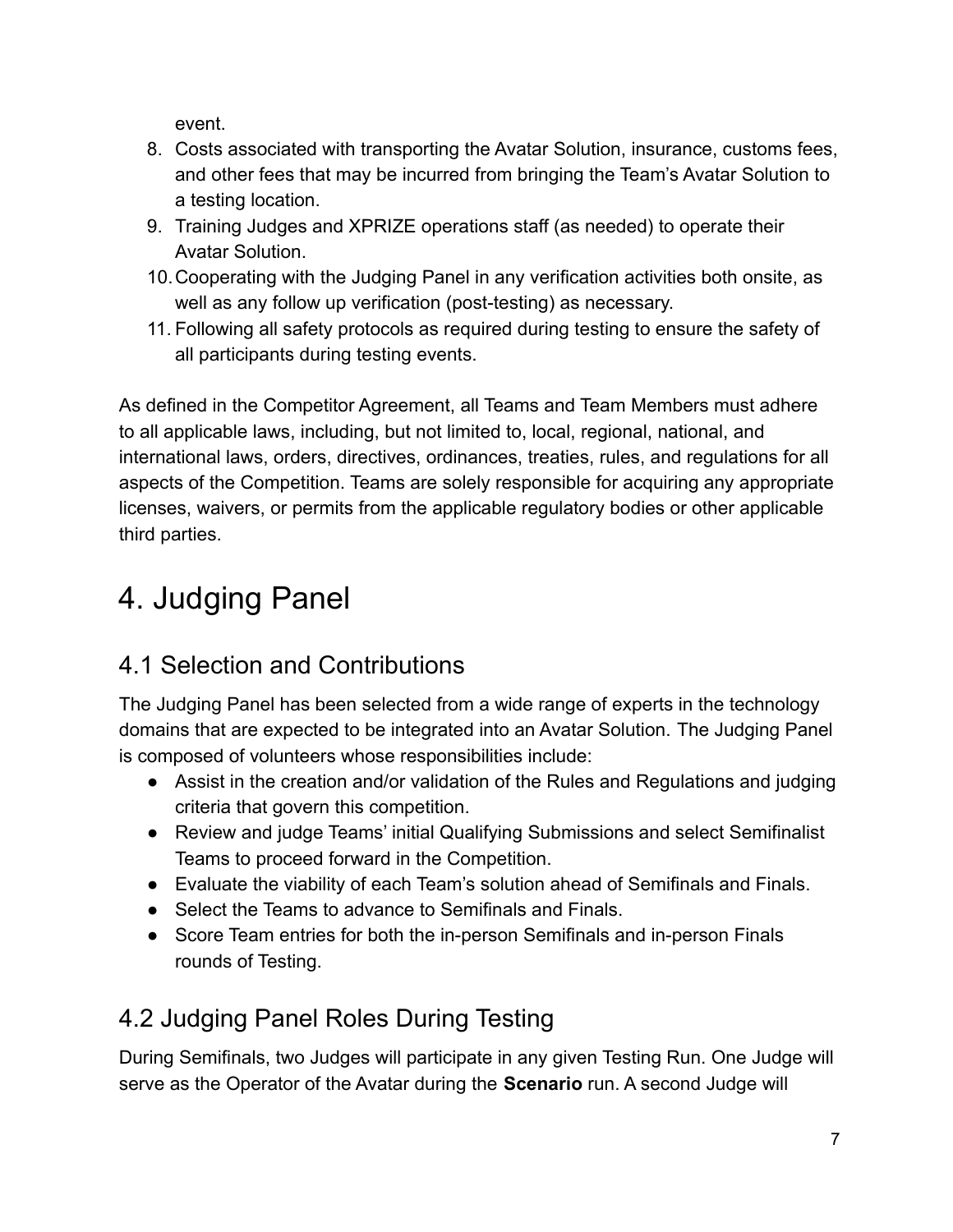serve as the Recipient at the remote location. Each Judge will have an Assistant in their room during the testing session.

Judges will perform tasks listed in the Scenario with the Team's Avatar Solution.

Judges will be assigned their roles at XPRIZE's discretion. Teams may not request a particular Judge and will not know ahead of time which Judge is acting in what role at testing.

## <span id="page-7-0"></span>4.3 Judges' Decisions

Judging decisions are final. Judges are prohibited from providing feedback to Teams. Teams may not contact Judges outside of XPRIZE-managed circumstances. XPRIZE does not interfere with the Judges' deliberations or decisions in any way. Judges are required to recuse themselves for any reason that might compromise the impartiality of their deliberations or decisions.

In some instances, the Judging Panel may require additional information from Teams and XPRIZE will facilitate these discussions as necessary.

The Judging Panel retains ultimate discretion to declare the winners of the Competition and otherwise award all Prizes (subject to the Competitor Agreement). All judging decisions and opinions made by the Judging Panel are binding on both Teams and XPRIZE, and are not subject to review or contest. No judging decision may be challenged by a Team, and all Teams agree to abide by and refrain from any such challenge.

# <span id="page-7-1"></span>5. Competition Timeline and Milestones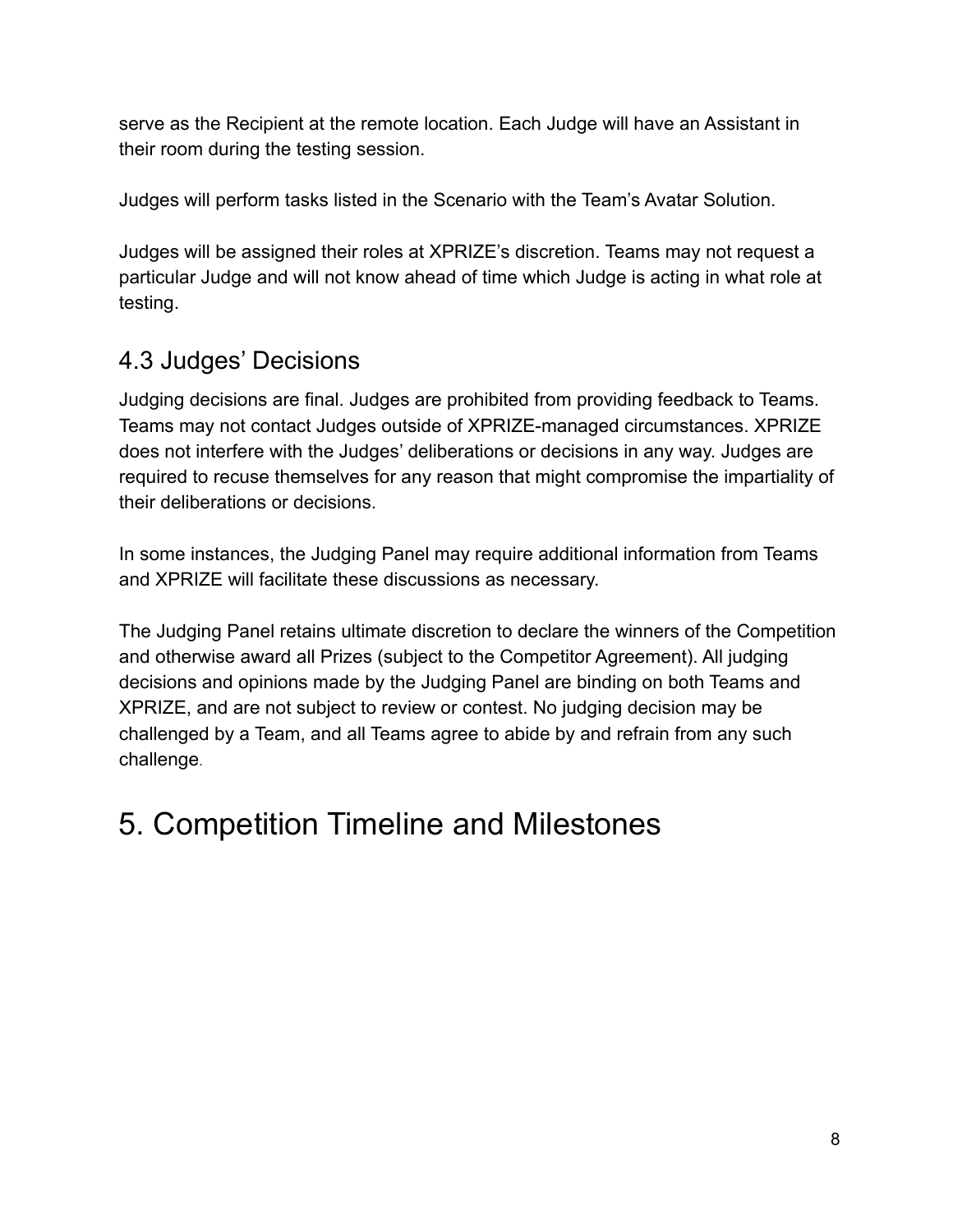

Teams must accomplish the following milestones in order to progress in the Competition.

| <b>Competition</b><br><b>Milestone</b>                                      | <b>Date</b>         | <b>Requirements</b>                                                                                                       | # Teams                                                                                                                 |
|-----------------------------------------------------------------------------|---------------------|---------------------------------------------------------------------------------------------------------------------------|-------------------------------------------------------------------------------------------------------------------------|
| <b>Qualifying Submission</b><br>and Competitor<br><b>Agreement Deadline</b> | October 31,<br>2019 | Complete written<br>submission on POP<br>(See Section 5.1) and<br>sign the Competitor<br>Agreement                        | Up to 150 will be selected                                                                                              |
| <b>Semifinalist Selection</b><br><b>Submission</b>                          | February 2,<br>2021 | Submit written and<br>video portions (See<br>Section 5.2)                                                                 | Up to 75 will be selected<br>as Semifinalists                                                                           |
| Semifinalist Verification                                                   | June 1, 2021        | <b>Complete Semifinals</b><br>Insurance & Eligibility<br>Requirement,<br><b>Technical Enrollment</b><br>(See Section 5.3) | Up to 75 will advance to<br>Semifinals testing                                                                          |
| Semifinals Team Video                                                       | July 1, 2021        | <b>Submit Semifinals</b><br>Team Video (See<br>Section 5.4.1) & Team<br><b>Video Documentation</b><br>(See Section 5.4.2) | This video will be scored<br>by Judges (as in Section<br>8.1.7) and counts for 10<br>points of your Semifinals<br>Score |

### *Competition Milestone Reference Table*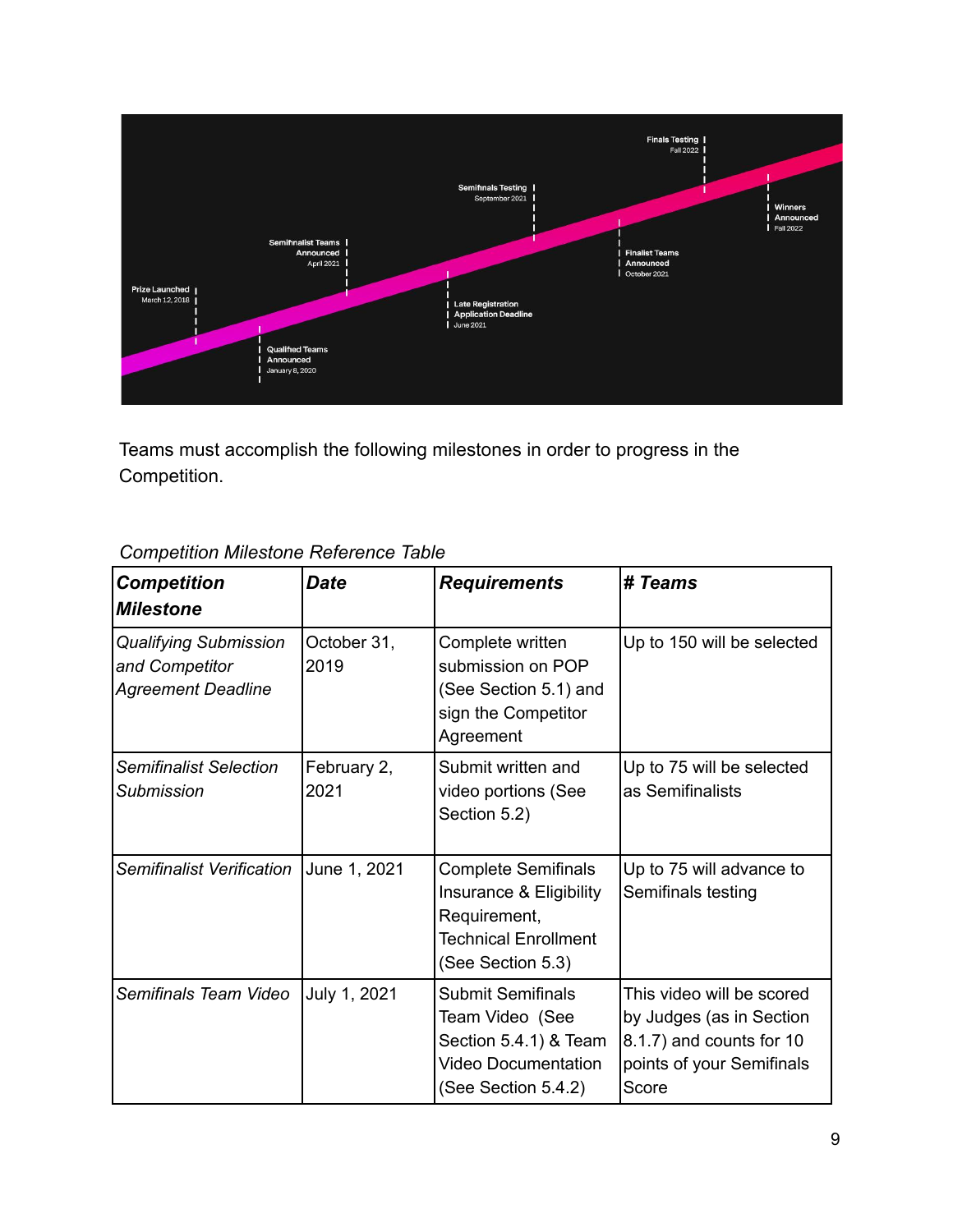| <b>Semifinals Testing</b>              | September<br>2021 | Transport Avatar<br>Systems to testing<br>facility; demonstrate<br>Avatar capabilities to<br><b>Judging Panel (See</b><br>Section 8.1)        | Up to 75 will test at<br>Semifinals; Up to 20 will<br>advance to the Finals and<br>split \$2 Million prize purse;<br>individual Team testing<br>schedules will be released<br>by July 2021 |
|----------------------------------------|-------------------|-----------------------------------------------------------------------------------------------------------------------------------------------|--------------------------------------------------------------------------------------------------------------------------------------------------------------------------------------------|
| <b>Semifinals Testing</b><br>Plan 2    | 2022 (TBD)        | <b>Transport Avatar</b><br>Systems to testing<br>facility; demonstrate<br>Avatar capabilities to<br><b>Judging Panel (See</b><br>Section 8.1) | Teams unable to attend<br>Semifinals testing due to<br>travel restrictions may<br>apply for Plan 2 testing                                                                                 |
| <b>Finals Verification</b>             | April 2022        | Details pending (See<br>Section 8.2.3)                                                                                                        | Up to 20 will advance to<br>Finals testing                                                                                                                                                 |
| <b>Finals Testing</b>                  | <b>Fall 2022</b>  | Details pending (See<br>Section 8.2)                                                                                                          | Up to 20 will test at Finals                                                                                                                                                               |
| <b>Announce Competition</b><br>Winners | <b>Fall 2022</b>  | (See Section 9)                                                                                                                               | First, Second, and Third<br>place prizes will be<br>awarded                                                                                                                                |

## <span id="page-9-0"></span>5.1 Qualifying Submission

Registered Teams are required to fill out the online **Qualifying Submission** form in POP by October 31<sup>st</sup>, 2019. This submission comprises a series of questions to be answered that outline the expertise, capabilities and plans for the functional Avatar Solution that each Team is creating. An Executive Summary of up to two pages of text, and any supporting images, diagrams, or charts was also required as part of the Qualifying Submission.

Judges will use the information provided by Teams to determine, at their sole discretion, if a Team is qualified to continue forward in the Competition as one of the up to 150 Qualified Teams. If a Team is determined to be "Qualified" by the Judging Panel, their status changes from "Registered" to "Qualified."

## <span id="page-9-1"></span>5.2 Semifinalist Selection

At **Semifinalist Selection**, Qualified Teams are required to demonstrate they are sufficiently advanced to progress in the Competition as a Semifinalist Team (up to 75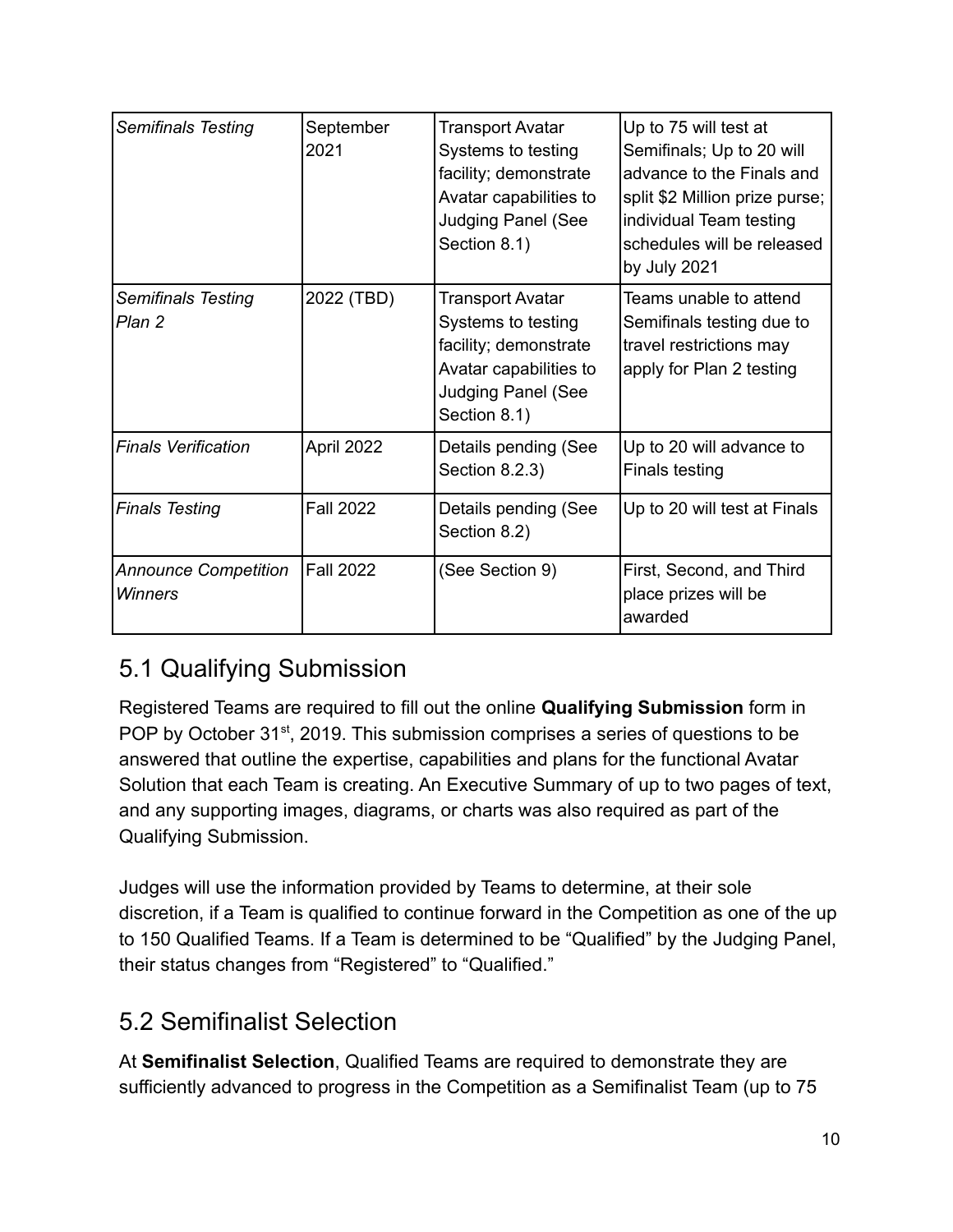Teams will be selected). The Semifinalist Selection submission deadline is scheduled for February 2, 2021. All submission materials must be uploaded to POP.

Team submissions will be evaluated by the Judging Panel on a Pass/Fail basis, accounting for technical maturity, safety, and the ability of the Team to meet the Competition timeline. Teams that pass the Semifinalist Selection process become official Semifinalist Teams.

The Semifinalist Selection submission components are detailed below.

### <span id="page-10-0"></span>5.2.1 Semifinalist Selection: Sample Scenario

Each Team must devise a **Semifinals Sample Scenario** consisting of six tasks, referring to scenarios from Section 7.3 as a model. These tasks should demonstrate specific capabilities of your Avatar System that might not otherwise be showcased within the XPRIZE testing. The capabilities being demonstrated should be aligned with the overall spirit and goals of the Competition.

These tasks can include, but are not limited to, demonstrating specialized haptics, perception, mobility, manipulation or other sensory modalities.

For this Semifinals Sample Scenario, Teams are encouraged, but not required, to connect with outside organizations (corporations, universities, patrons) that may want to sponsor their team and advise in the development of this custom Semifinals Sample Scenario. Product placement may also be allowed for this Sample Scenario in the context of sponsorship.

### <span id="page-10-1"></span>5.2.2 Semifinalist Selection: Written Portion

The written portion will outline a Team's progress in developing their Avatar Solution. Additionally, Teams should explain their Sample Scenario and objectives of tasks and should showcase any special capabilities of their system. The written portion should also include the details of:

- 1. The **Operator Interface** equipment
- 2. The **Avatar System** components
- 3. The Team's safety protocols
- 4. The communication technology to be used for the testing rounds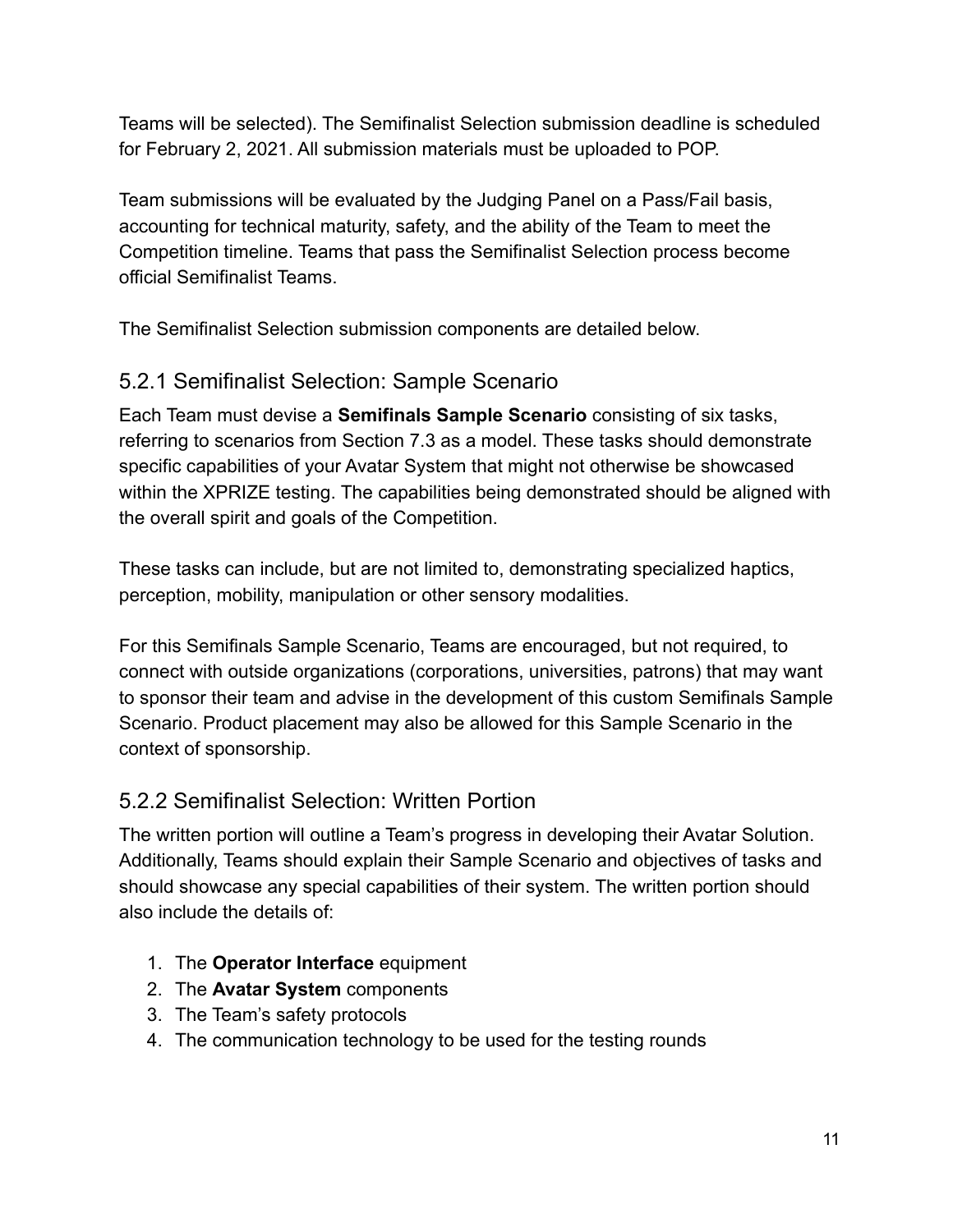The written portion should be no more than three pages, at least 10-point font, single-spaced, and should sufficiently describe the system and its capabilities. Additional details such as system diagrams, images and network architectures are welcome as long as they fit within the three-page limit.

#### <span id="page-11-0"></span>5.2.3 Semifinalist Selection: Video Portion

The video of the Semifinals Sample Scenario should demonstrate the tasks described in the written portion of the submission from the perspectives of the Operator as well as that of the Recipient. The video footage collected is to be of the same Trial and should be shown in *real time* (without any time speed editing, speeding up or slowing down). Editing to include different viewpoints is acceptable. Demonstrating multiple attempts in the video is allowed. Video submissions are limited to 15 minutes of total run time. Exact specifications for this video portion will be sent to Teams ahead of the submission deadline.

This video should capture the following elements or perspectives:

- 1. Operator controlling the Avatar through the interface to be used at Semifinals
- 2. The Avatar System to be used at Semifinals performing the tasks
- 3. A Recipient safely interacting with the Avatar
- 4. The Operator's actions initiating movement of the Avatar
- 5. View of what the Operator is seeing through the Operator's part of the system
- 6. A segment that demonstrates the Avatar's emergency stop function and other safety features

Details related to the POP upload requirements for the Semifinalist Selection will be provided to Teams closer to the submission deadline.

## <span id="page-11-1"></span>5.3 Semifinalist Verification

After a Team has been officially selected as a Semifinalist they will enter the **Semifinalist Verification** phase, during which the Team will be required to submit materials to verify they are prepared to proceed to Semifinals. The Semifinalist Eligibility and Verification submission deadline is scheduled for June 1, 2021.

There are two requirements for the Semifinalist Verification phase:

#### **Due by June 1, 2021:**

1. Insurance and Eligibility (refer to the **Eligibility Compliance Checklist**)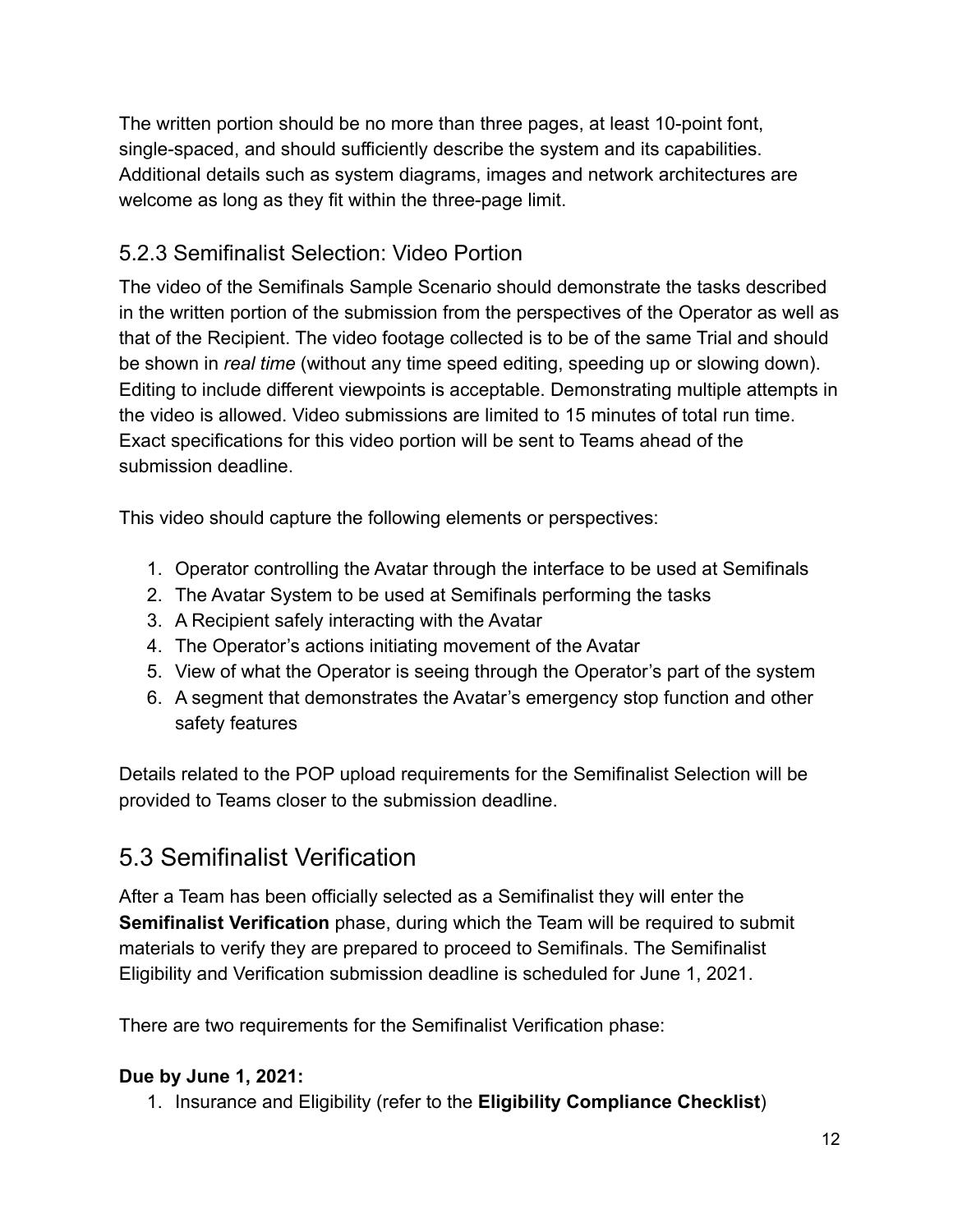#### 2. **Technical Enrollment**

Teams are encouraged to work on these requirements early in the process to ensure they are able to meet the deadline.

Details on upload requirements for the Semifinalist Verification will be provided to Teams closer to the deadline. Any required components that are received late or corrupted will not be evaluated and will affect the Team's ability to progress to Semifinals. It is the Team's responsibility to ensure all components are received on time and in the correct, uncorrupted format.

#### <span id="page-12-0"></span>5.3.1 Insurance and Eligibility Requirements

Teams are encouraged to refer to the Eligibility Compliance Checklist, which can be found on the POP Resources Page.

**IMPORTANT NOTE:** Only Teams whose Insurance and Eligibility Requirements have been fulfilled and confirmed by XPRIZE (as per the Competitor Agreement) will be permitted to attend Semifinals.

### <span id="page-12-1"></span>5.3.2 Technical Enrollment

Additionally, each Team will be required to complete their Technical Enrollment for their Avatar System, which includes personnel enrollment of their Semifinals attendees and details of the Team's system. These required details will include:

- Weight and size details of Avatar robot
- List and descriptions of all Operator equipment
- Power requirements for Avatar System
- Network Diagram of complete Avatar System (including wireless and wired items)
- Weight estimate for all equipment that will be brought to testing
- Labeled image of Operator System
- Labeled image of Avatar robot
- As per Section 10, document your approach to health and safety compliance for Operator and Recipient
- Describe your emergency shutdown procedure for the robot. Where is it triggered? What state does the system go into?

The upload process for Technical Enrollment will be provided to Semifinalist Teams in May 2021.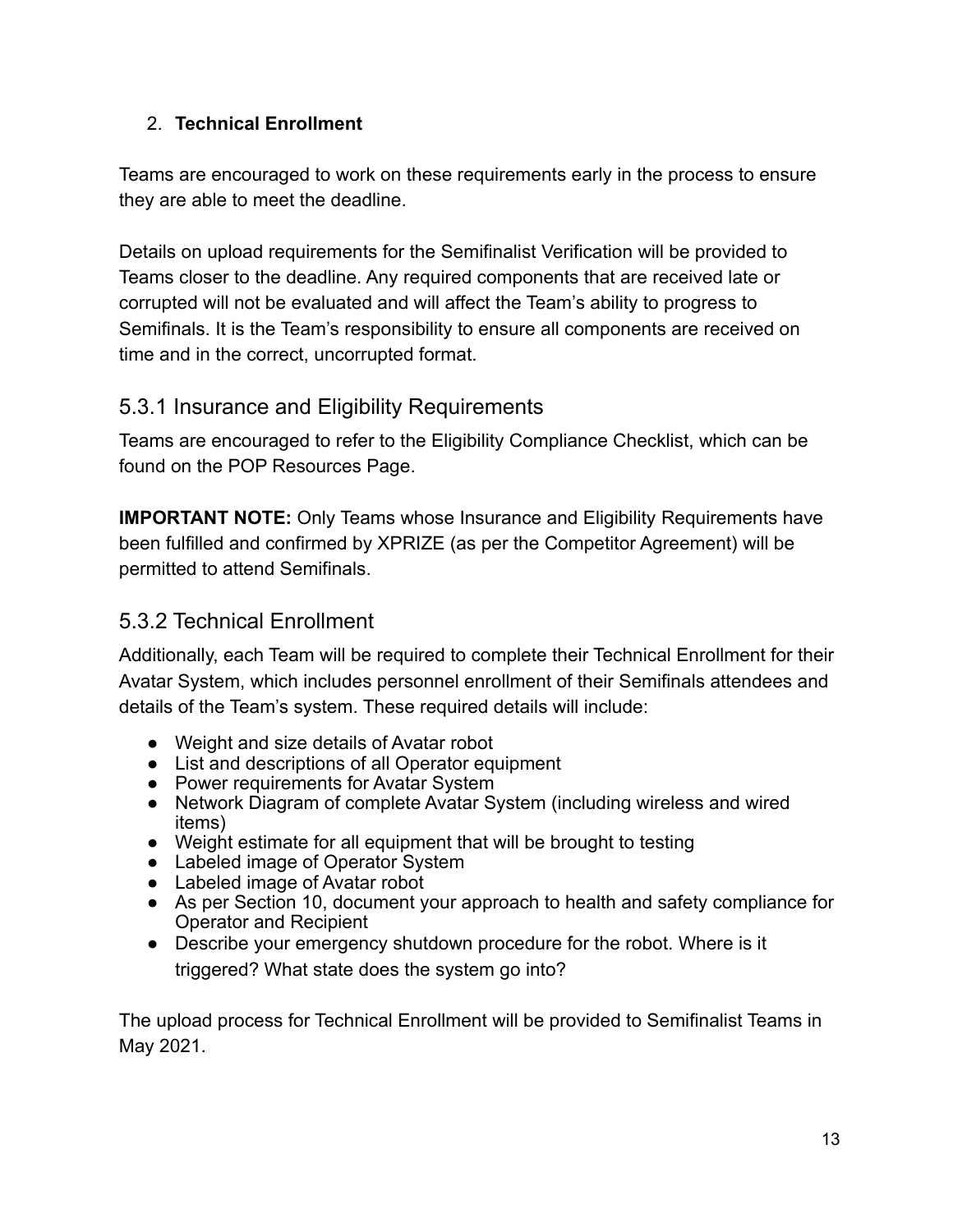## <span id="page-13-0"></span>5.4. Semifinals Team Video

The next requirement of the Semifinalist process is the Semifinals Team Video submission.

#### **Due by July 1, 2021:**

- 1. Semifinals Team Video
- 2. Semifinals Team Video Documentation

Teams must devise and perform a Sample Scenario consisting of six tasks that best demonstrates the capabilities of their system. The Scenario tasks may be the same as devised for the Semifinalist Selection (as described in Section 5.2.1), but the video should be updated to show technical progress since that time. This Sample Scenario should not duplicate any of the three XPRIZE-defined scenarios in Section 7.3.

This video will count for up to 10 points of a Team's Semifinals score, as described in Section 8.1.6

Teams are advised to adhere closely to the following submission guidelines.

#### <span id="page-13-1"></span>5.4.1 Semifinals Team Video

The **Semifinals Team Video** of the Sample Scenario must demonstrate the tasks described in the written portion. The videos collected are to be of the same Trial and are to be shown in *real time* (without any time speed editing, speeding up or slowing down). Editing to include two different viewpoints (Operator and Recipient) is acceptable (overlays, side-by-side or sequential viewpoints are all permitted). A Team's video submission is limited to 15 minutes of total run time.

This video should capture the following elements or perspectives:

- 1. Operator controlling the Avatar through the interface to be used at Semifinals
- 2. The Avatar System to be used at Semifinals performing the tasks
- 3. A Recipient safely interacting with the Avatar
- 4. The Operator's actions initiating movement of the Avatar
- 5. View of what the Operator is seeing through the Operator's part of the system
- 6. A segment that demonstrates the Avatar's emergency stop function and other safety features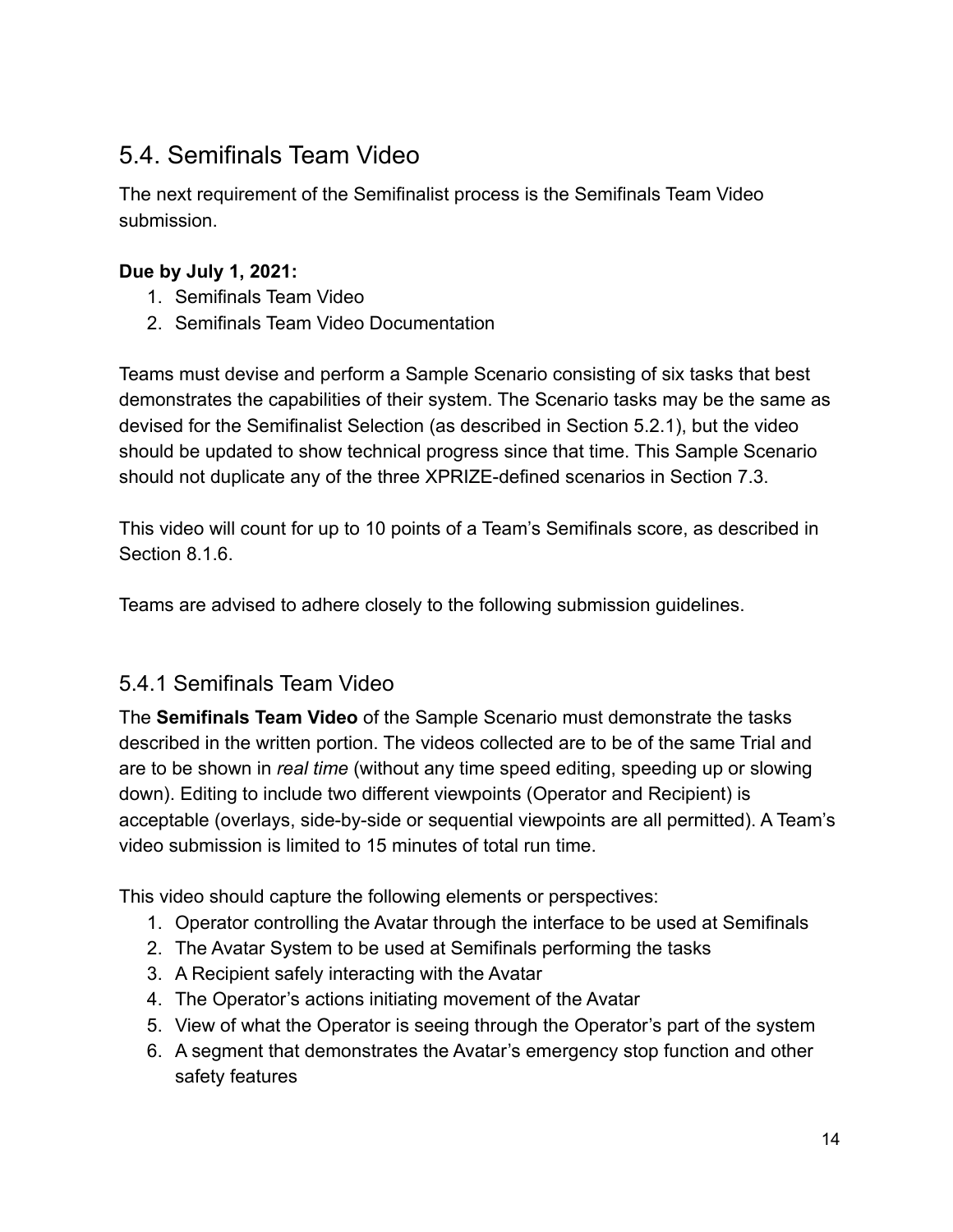The upload process for the Semifinals Team Video will be provided to Semifinalist Teams in May 2021.

For this Semifinals Team Video, Teams are encouraged, but not required to, connect with outside organizations (corporations, universities, patrons) that may want to sponsor their Team and advise in the development of this custom video. Product placement for this video is allowed in the context of a sponsorship.

A Semifinals Team Video that is not submitted, or is received late, corrupted or unviewable, will result in that Team receiving 0 points for that portion of Semifinals scoring.

#### <span id="page-14-0"></span>5.4.2 Semifinals Team Video Documentation

The final requirement is the **Semifinals Team Video Documentation**, a written document that must list the six discrete tasks the Avatar robot is performing in the Team Sample Scenario. Please use the format shown in Section 7.3 to list these tasks.

XPRIZE will supply a template along with the upload instructions in May 2021.

The written documentation may also explain the objectives of each task, and any special capabilities of the Avatar being demonstrated. This documentation should be no more than two pages, at least 10-point font, single-spaced.

# <span id="page-14-1"></span>6. System Requirements

## <span id="page-14-2"></span>6.1 Avatar Robot

Teams are encouraged to design and build or purchase existing Avatar Systems that will allow them to be successful in the Competition. However, due to safety considerations and planned indoor testing, the **Avatar Robot** must meet the following conditions:

- Total weight, including its power source, must not exceed 160 kg.
- Width and length dimensions must be no more than 100 cm x 120 cm maximum.
- Total height must be less than 210 cm.
- The Avatar must be able to safely operate indoors, and must not release any direct emissions.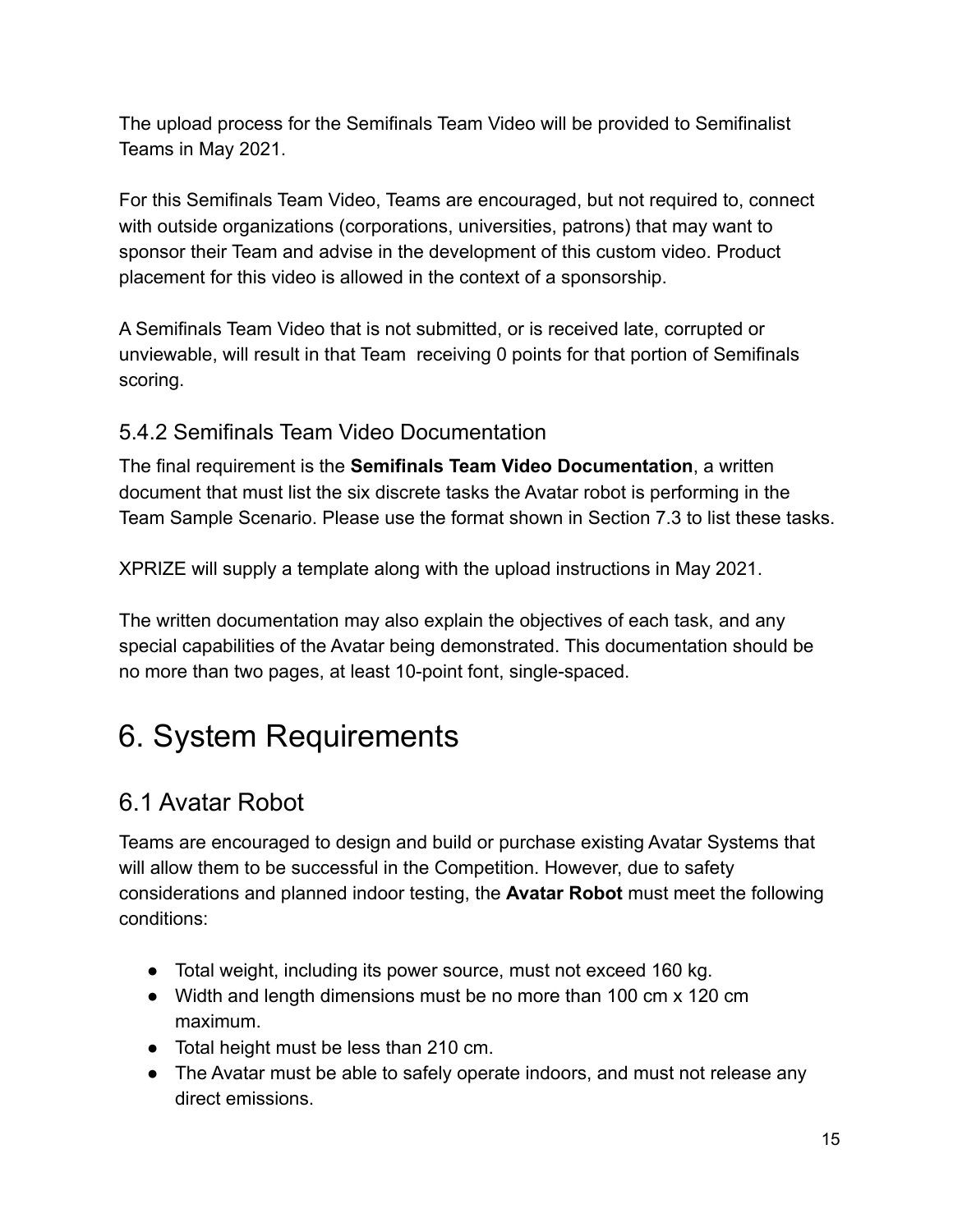- Teams may use a network and power tether for their system.
- It is anticipated that the power in the test location will be 120 VAC nominal.
- Some scenarios will require mobility of the Avatar. The mobility solution can vary, but must be safe for humans to be around.

## <span id="page-15-0"></span>6.2 Use of Drone Technology

Because the overall purpose of the Avatar XPRIZE is to facilitate human-to-human interaction, Avatar forms that do not support this key aspect, including drones, robots that operate underwater or within other environments not conducive to our indoor testing protocols, or forms that do not provide some correspondence to the Operator's physical performance through the Avatar, will not be permitted.

## <span id="page-15-1"></span>6.3 Operator Interface

Teams are permitted to use the Operator Interface they deem to be the most effective in allowing the Operator to feel the senses and actions transported to and from the robotic Avatar. These may be existing commercial systems or custom-made solutions. They should be intuitive and easy for the Operator Judge to learn and use effectively.

To ensure safety and testing considerations, the Operator Interface should adhere to the following provisions:

- The overall specifications of such a system must be reasonable and not impair the user's normal activities in any significant way, such as excessive size or weight.
- The interface system worn by the Operator may be tethered or untethered, as long as adequate connection is maintained between the elements of the system.
- It is permissible for the interface system to include a Heads-Up Display that includes overlaid information in addition to visual or sensory input from the robot.
- Any use of **Brain Computer Interfaces (BCI)** as part of the Operator Interface must not be of an invasive nature. Only externally-worn devices are allowed.

## <span id="page-15-2"></span>6.4 Avatar Communications

During Semifinals and Finals, Teams should plan to have a data communications network approach where all network traffic between Operator and Avatar will go through the Competition Network. Details are included in the **ANA Avatar XPRIZE**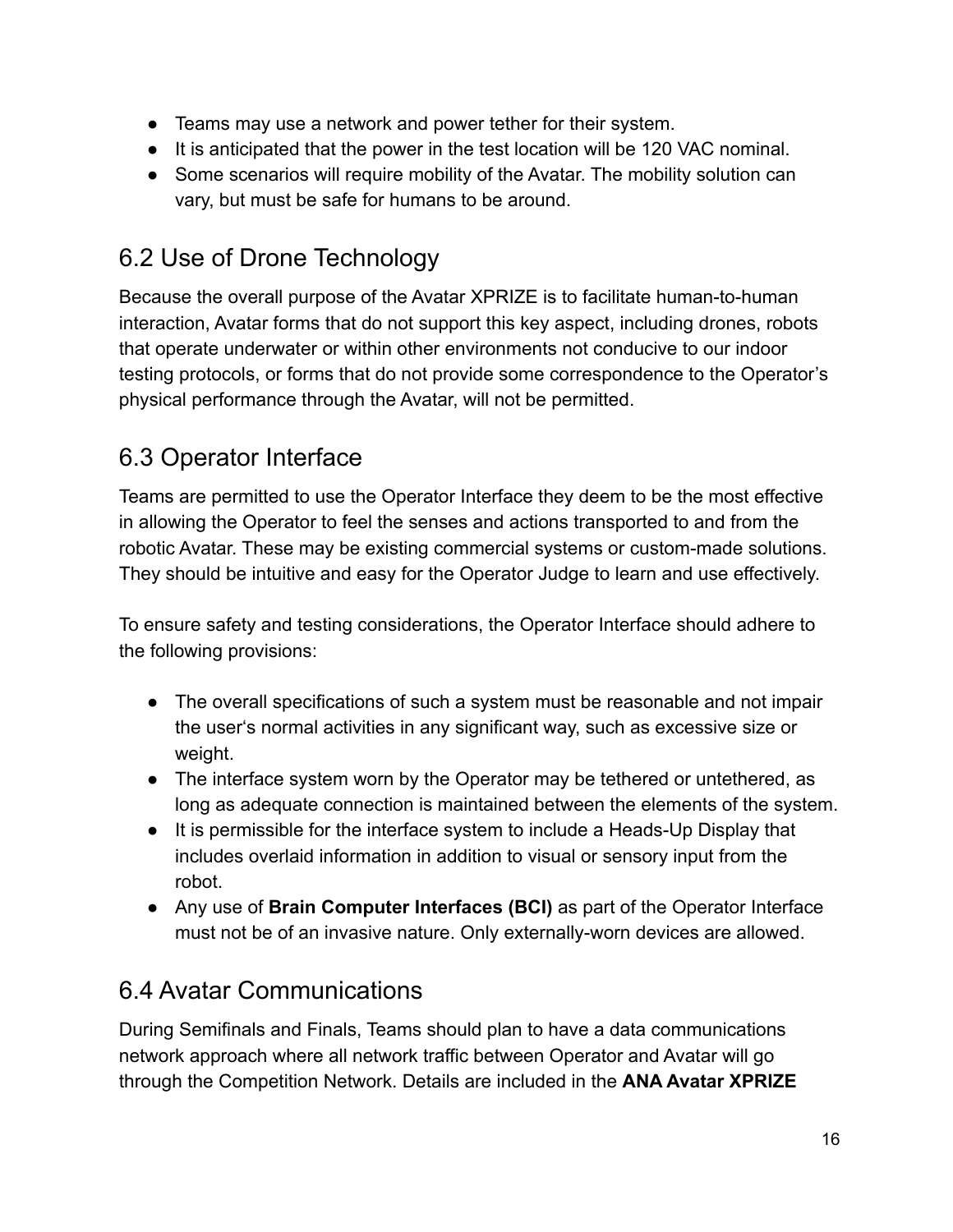**Network Guide.** The ANA Avatar XPRIZE Network Guide can be found in the Competing Teams Access Folder on Google Drive.

# <span id="page-16-0"></span>7. Testing Scenarios

## <span id="page-16-1"></span>7.1 Introduction

Specific **Testing Scenarios** will be used to evaluate Team performance in **Semifinals** and **Finals** testing. The Testing Scenarios are designed to evaluate the ability of the Avatar to allow the Operator of the system to experience a sense of presence as if they are actually in the remote location. The Avatar System must facilitate the transfer of sensory information from the remote location back to the Operator who is controlling the Avatar. This sensory information includes aspects of the location, such as understanding the layout, placement of objects, path navigation and other location-specific cues. It also includes interactions with a Recipient in a remote location, which includes recognition, understanding, communications, gestures, and shared experience. In addition, the **Avatar Ability** will be judged based on the Avatar being able to complete each task. **Overall System** is the final evaluation category and includes the reliability and safety aspects of the system (See Section 8.1.6).

## <span id="page-16-2"></span>7.2 Scenario Domains, Tasks and Capabilities

### <span id="page-16-3"></span>7.2.1 Scenario Domains

The **Scenario Domains** have been developed through extensive consultation with industry experts, the ANA Avatar XPRIZE Advisory Board and Judging Panel. They are representative of the anticipated areas in which Avatars will provide benefits to humans in the coming years. These include Business Interactions, Cultural Exchanges, Healthcare Activities, Training (various domains), and Social Interactions. The three Scenarios chosen for Semifinals capture aspects of these domains to reflect real world situations.

### <span id="page-16-4"></span>7.2.2 Scenario Tasks

Each Testing Scenario is composed of a set of six discrete tasks within a domain, and is designed to fit within the allotted testing **Slots** during the testing event. The three Scenarios listed below in Section 7.3 will be presented for Teams to complete during **Semifinals**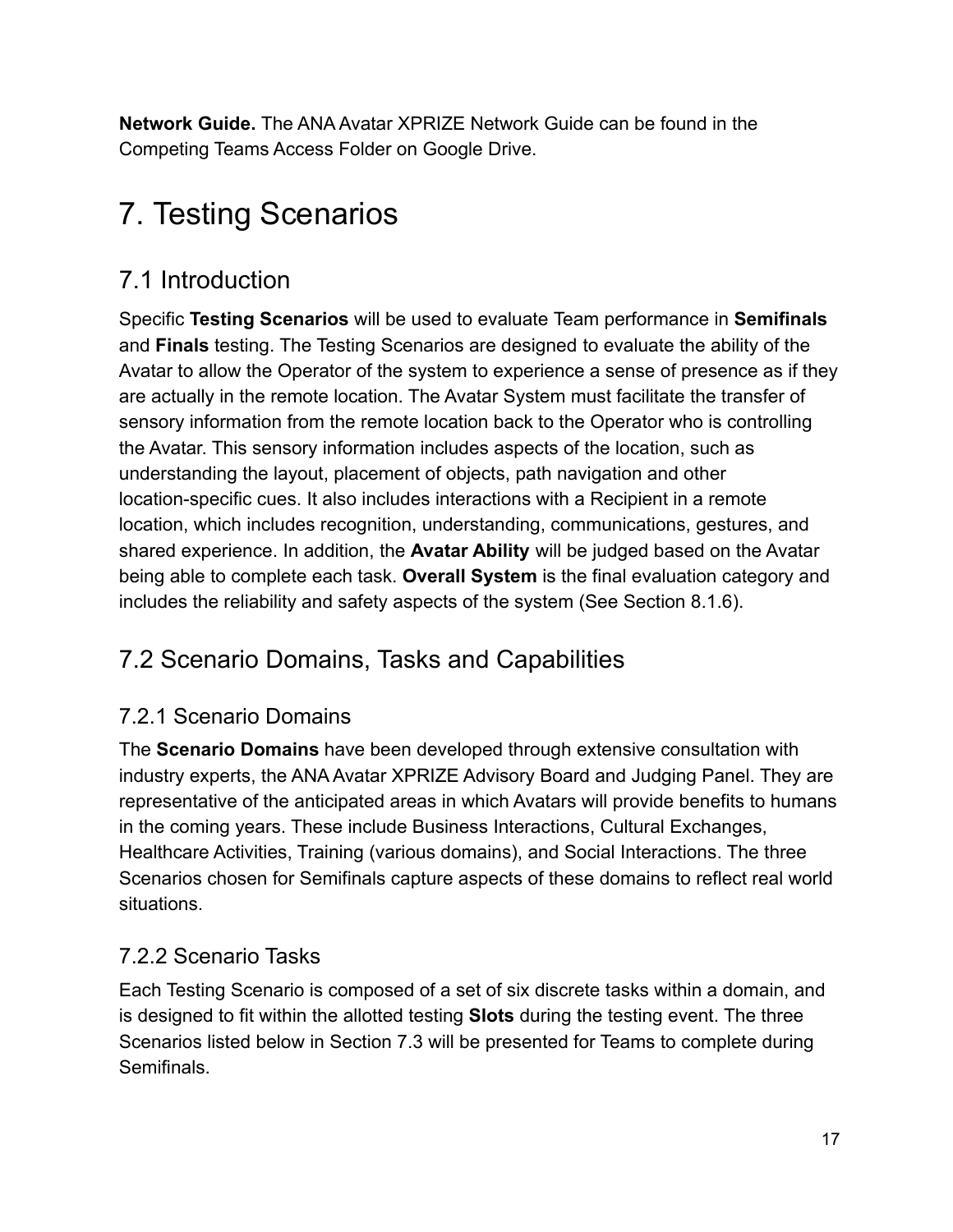#### <span id="page-17-0"></span>7.2.3 Scenario Capabilities

**Capabilities** that are anticipated to be evaluated as part of the Scenario tasks include the following:

(**Note**: these capabilities are **not** listed by level of importance)

- Visual and auditory perception
- Localization of people, objects and sounds
- Gaze control
- Gestures
- Aspects of touch (haptics capabilities)
- Manipulation
- Grasping
- Mobility

In addition, communication qualities such as the following are built into the Scenario tasks:

- Body language
- Emotional expression
- Conversational turn-taking
- Shared experience

Usability considerations such as intuitive controls, ease of deployment and safety will also factor into the evaluation process.

### <span id="page-17-1"></span>7.3 Scenarios for Semifinals

The following three Scenarios have been chosen for the Semifinals competition round. All Team systems will be required to attempt each of these Scenarios during their allotted testing time.

The Semifinals Scenarios are presented as task lists below. Each Scenario is designed to have six discrete tasks, which present the opportunity for the Teams to accomplish or demonstrate various capabilities (as described in Section 7.2.3).

For each of the scenarios, the Operator/Avatar is designated by O/A, and the Recipient role is designated by R.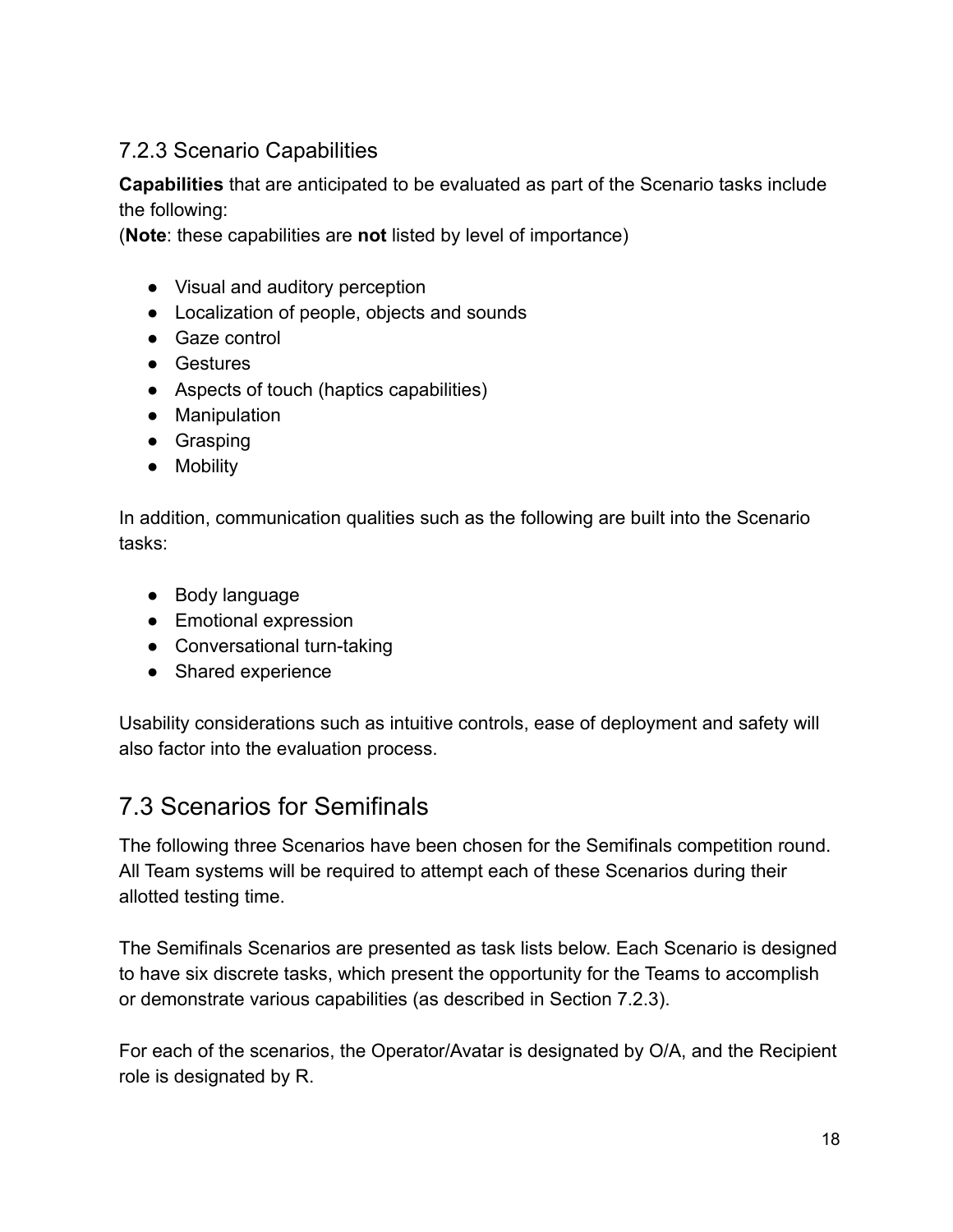## **Scenario #1: Social, Cooperative Interaction**

| <b>Title</b>                | <b>Collaborative Puzzle Activity</b>                                                                                                                                                                            |  |  |  |
|-----------------------------|-----------------------------------------------------------------------------------------------------------------------------------------------------------------------------------------------------------------|--|--|--|
| <b>Scenario Description</b> | One person (R) helps to finish a partially completed peg puzzle with another<br>person (O/A) at a remote location.                                                                                              |  |  |  |
| Setup                       | Cleared table with simple, toddler-type puzzle with images on each piece<br>(such as this puzzle) and peg grips. R is seated on the far side of the table.<br>O/A is positioned on the other side of the table. |  |  |  |
| <b>Tasks</b>                | Task 1. O/A greets R and R asks if they would like to work on the puzzle<br>together.                                                                                                                           |  |  |  |
|                             | Task 2. R moves the puzzle and the detached pieces within reach of O/A and<br>explains the process and instructions, including who goes first; the O/A<br>verbally acknowledges that they understand.           |  |  |  |
|                             | <b>Task 3.</b> O/A places a piece of the puzzle in its place while verbally identifying<br>the image on the puzzle piece.                                                                                       |  |  |  |
|                             | Task 4. O/A points to a piece for R to do next while identifying the image on<br>that puzzle piece.                                                                                                             |  |  |  |
|                             | Task 5. O/A hands another piece to R and asks them to place the piece. This<br>should complete the puzzle.                                                                                                      |  |  |  |
|                             | Task 6. When done, the O/A and R share a gestural "high five" (with no<br>contact) to celebrate completion of the puzzle.                                                                                       |  |  |  |

#### **Scenario #2: Business Interaction**

| <b>Title</b>                | <b>Final Stage of a Business Deal</b>                                                                                                                                               |  |  |
|-----------------------------|-------------------------------------------------------------------------------------------------------------------------------------------------------------------------------------|--|--|
| <b>Scenario Description</b> | A business partner (O/A) is <b>Avataring In</b> to a meeting with a business<br>partner acting as the host (R) at their office to celebrate the closing of an<br>important deal.    |  |  |
| <b>Setup</b>                | R is seated at a table with a variety of non-breakable beverage containers<br>(coffee mugs and plastic wine glasses) set up on the table.                                           |  |  |
| Tasks                       | <b>Task 1.</b> R greets O/A. O/A waves hello.                                                                                                                                       |  |  |
|                             | Task 2. O/A audibly expresses excitement about being able to meet.                                                                                                                  |  |  |
|                             | Task 3. R asks O/A which beverage they would like from a selection of<br>beverage containers on the table. O/A chooses one beverage container by<br>pointing to it.                 |  |  |
|                             | Task 4. R acknowledges the choice and moves the beverage container within<br>range of O/A. O/A lifts the beverage container. R selects the same beverage<br>container and lifts it. |  |  |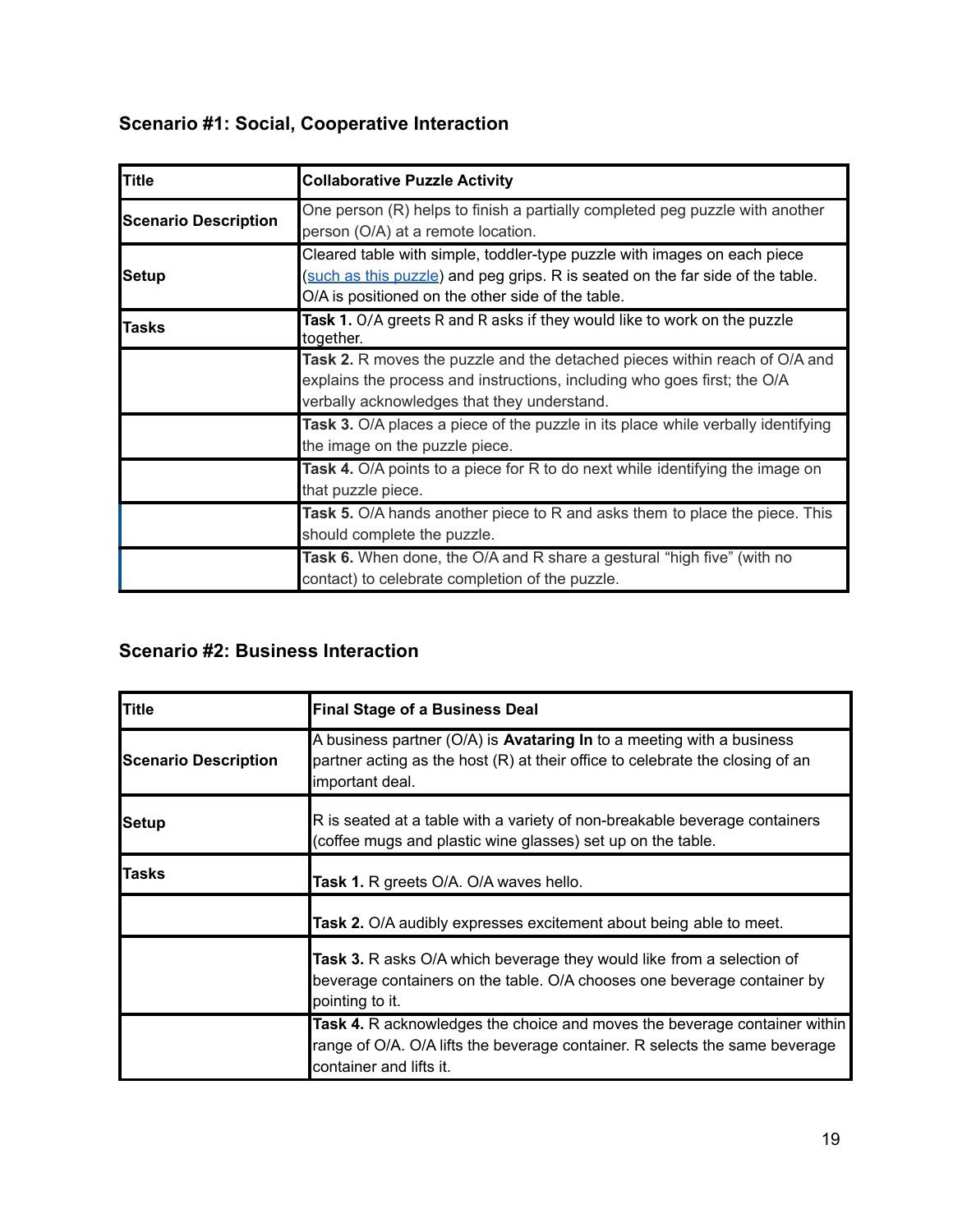|  | Task 5. While the container is lifted, O/A moves it above the table towards<br>Rs, and R completes a toast. The two beverage containers should touch, as |  |  |  |
|--|----------------------------------------------------------------------------------------------------------------------------------------------------------|--|--|--|
|  |                                                                                                                                                          |  |  |  |
|  | in a normal toast, and are then placed back on the table.                                                                                                |  |  |  |
|  | Task 6. R says congratulations and goodbye. O/A maneuvers away from the                                                                                  |  |  |  |
|  | table to a marked, designated area.                                                                                                                      |  |  |  |

#### **Scenario #3: Culture, Travel, Teaching Activity**

| Title                       | A Visit to a Distant Museum of Antiquities                                                                                                                                                                       |  |  |
|-----------------------------|------------------------------------------------------------------------------------------------------------------------------------------------------------------------------------------------------------------|--|--|
| <b>Scenario Description</b> | A visitor (O/A) is Avataring In to a Museum to explore the Museum's offerings<br>and interact with the Museum host/greeter (R).                                                                                  |  |  |
| <b>Setup</b>                | R is seated behind a table with representative objects from the Museum on it.<br>O/A is positioned on the other side of the table to start. Also on the table are<br>two posters advertising different exhibits. |  |  |
| Tasks                       | Task 1. R greets the visitor and asks O/A to indicate the exhibit they<br>want to explore. O/A points to the desired exhibit poster.                                                                             |  |  |
|                             | Task 2. R moves one artifact toward the center of the table related to that<br>exhibit and asks O/A to describe it. O/A describes the artifact visually.                                                         |  |  |
|                             | Task 3. R says the O/A can touch the artifact. O/A then explores the artifact<br>by touching it.                                                                                                                 |  |  |
|                             | Task 4. O/A explores the object and describes the texture they feel.                                                                                                                                             |  |  |
|                             | <b>Task 5.</b> O/A picks up the artifact and describes the weight of the object and<br>places it back on the table.                                                                                              |  |  |
|                             | Task 6. R points to where O/A can find the start of their exhibit marked on the<br>floor. O/A maneuvers away from the table to the marked, designated area.                                                      |  |  |

## <span id="page-19-0"></span>7.4 Scenarios for Finals

Future details of Finals Scenarios will be provided at the Team Summit in late 2021. Teams can expect Finals Scenarios to be significantly more difficult, and these may include advanced mobility and interaction tasks.

The Finals Scenarios are still under development and will be released approximately six months ahead of Finals.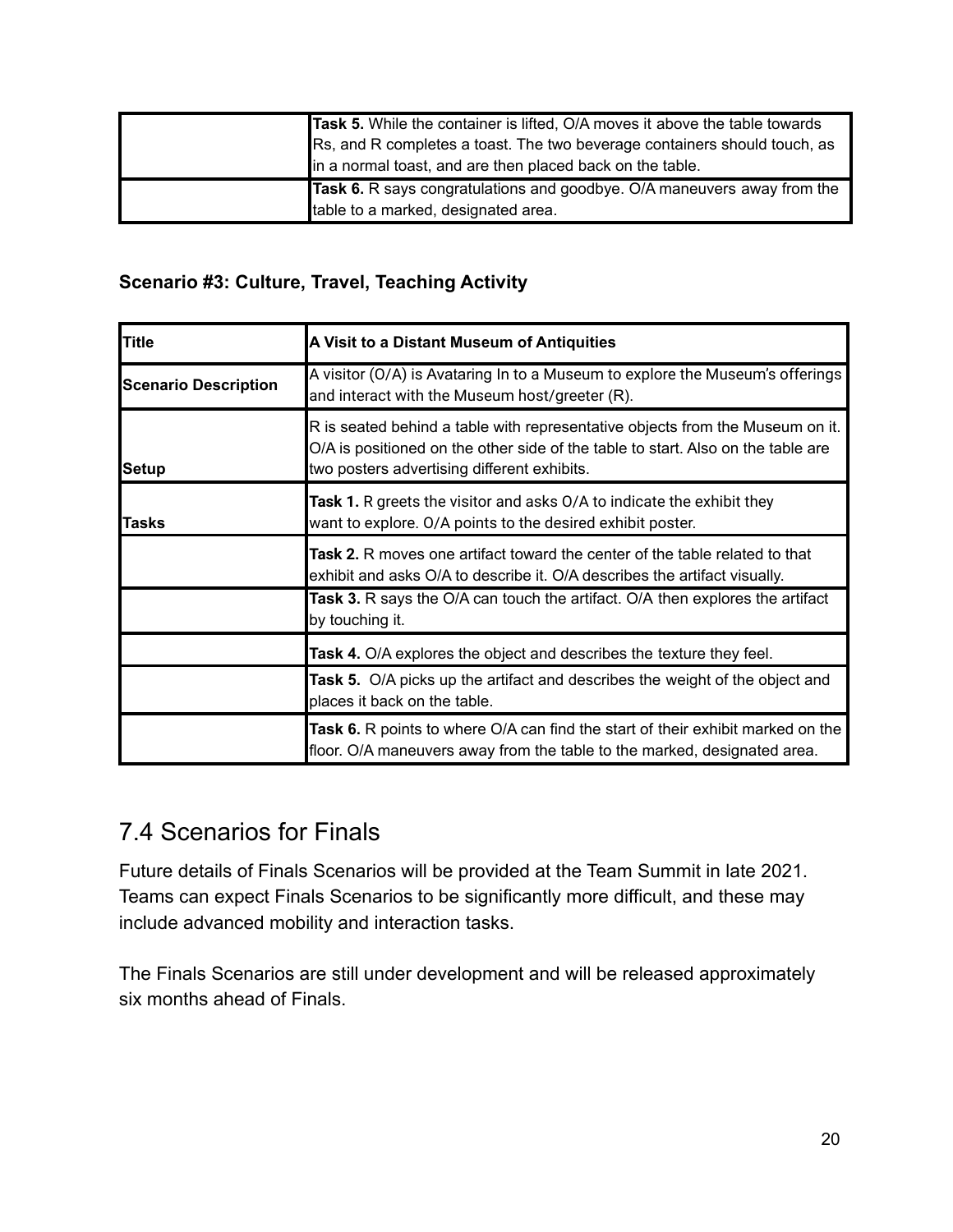# <span id="page-20-0"></span>8. Competition Testing

<span id="page-20-1"></span>The following sections cover the details of testing for the in-person Competition events.

## 8.1 Semifinals Testing

### <span id="page-20-2"></span>8.1.1 Semifinals Location and Facilities

Teams will be invited to a single testing location in the United States. The exact location and details will be provided in the Semifinals Operations Guide. All testing will be done indoors.

At least one member of the Team is required to be present onsite during their Team's allotted test Slots. Additionally, XPRIZE will be limiting the number of overall Team members that may attend or be inside the testing venue at one time. This number will be based on space, configuration, and safety considerations at the testing center and will be defined in the Semifinals Operations Guide. It is currently estimated that Team members onsite will be capped at 20.

XPRIZE will publish the Semifinals Operations Guide approximately 120 days before Semifinals testing. The Operations Guide will detail the policies and procedures for testing including test scenarios, event operations, logistics, shipping, safety and other details to effectively participate in Semifinals.

#### <span id="page-20-3"></span>8.1.2 Semifinals Dates

Semifinals testing is currently scheduled to take place during a two- to three-week timeframe during September 2021. The exact testing dates for each individual Team will be provided no later than July 2021, after Semifinalist Verification.

### <span id="page-20-4"></span>8.1.3 Alternative Testing Procedures

In the event that teams are unable to attend Semifinals testing due to travel restrictions, they may choose to apply for Testing Plan 2, which will allow a team to test at a later date in 2022. Plan 2 is currently expected to be a similar setup as Semifinals. Testing will be conducted using the Team's Avatar Systems approved at Semifinalist Verification with no major modifications. Additional verifications will be required ahead of Plan 2 testing.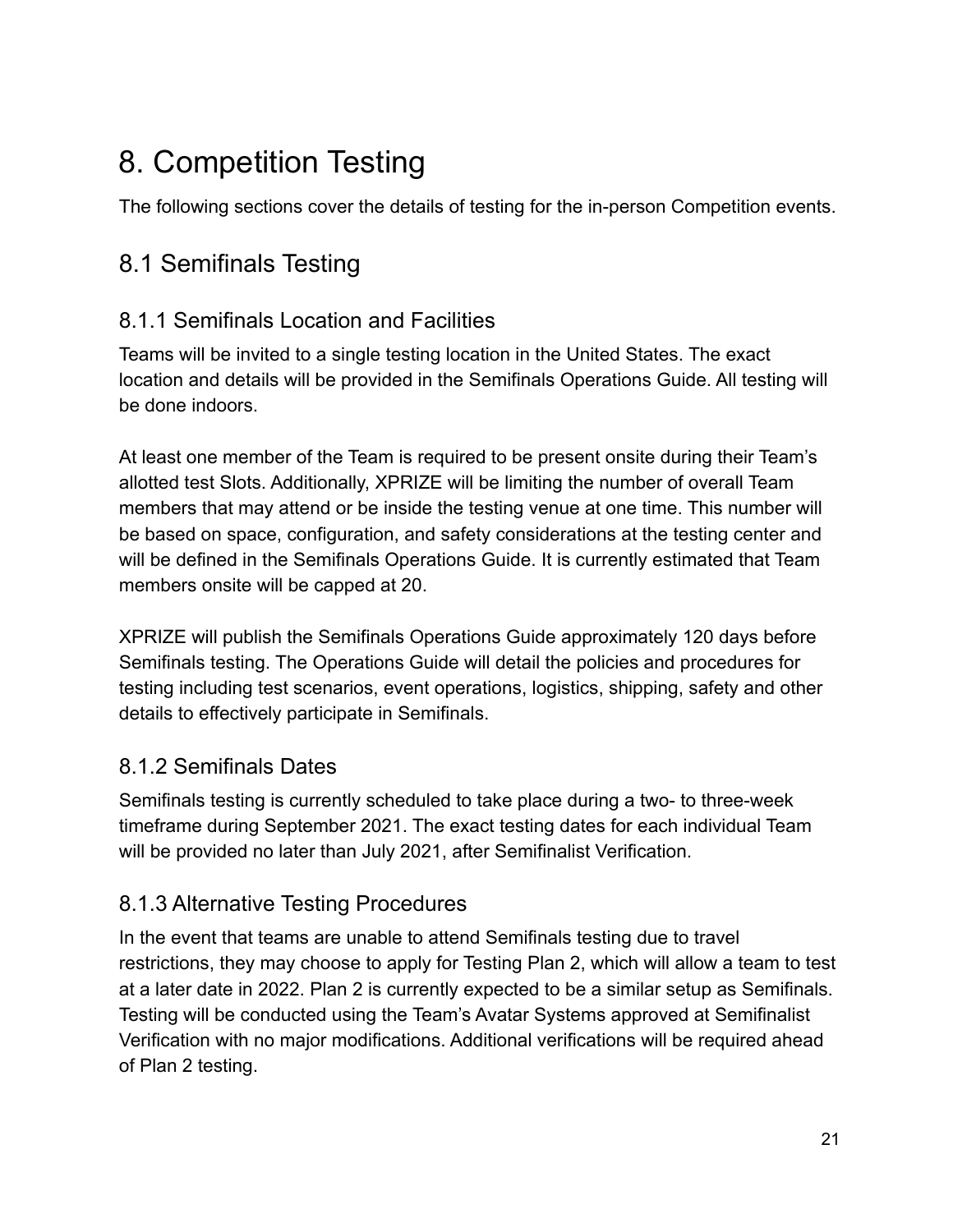Teams testing under Plan 2 will not be eligible to receive any portion of the \$2M Semifinals prize purse. In addition, the total number of Finals slots available to Plan 2 teams will not be known until after Semifinals Testing Plan 1 has concluded.

### <span id="page-21-0"></span>8.1.4 Semifinals Testing Procedures

During Semifinals testing each Team will be given two Slots on the schedule over the course of the two consecutive testing days. Each Slot will be two hours in duration with one hour for equipment setup and Operator training and one hour for the **Scored Trial**.

|                               | Day #1 - Slot #1                          | Day #2 - Slot #2                          |  |
|-------------------------------|-------------------------------------------|-------------------------------------------|--|
| Hour 1                        | Setup & Judge Training                    | Setup & Judge Training                    |  |
| Hour 2<br><b>Scored Trial</b> | Scenario #1<br>Scenario #2<br>Scenario #3 | Scenario #1<br>Scenario #2<br>Scenario #3 |  |

#### *Semifinals Testing Breakdown*

### <span id="page-21-1"></span>8.1.5 Semifinals Scored Trial

During a Scored Trial, a member of the Judging Panel will serve as the Operator who controls the Avatar System and evaluates the experience. Another Judge will act as the Recipient to interact with the Avatar and evaluate the system and the interactions. A Judge's assistant will also be in each room with the Judge.

During the first hour of each Slot, Teams will set up and train the Operator and the Recipient on the operation of the system. Teams should plan for a different set of Judges during each Slot.

**Note**: The testing setup will be such that the Operator, and the Recipient interacting with the Avatar, will be in discrete spaces: the **Operator Control Room** and the **Avatar Scenario Room**. There will be no communication between the Operator and the Recipient other than through the Avatar System.

During each Trial, the Team's system will be evaluated by the Judges in three XPRIZE defined scenarios. Each scenario is currently estimated to take approximately ten minutes for Judges to complete.

A Team may ask the Judges to **Reattempt** a scenario as long as it can be done within the allotted Slot. Judges will determine if time remaining is sufficient for a reattempt. If a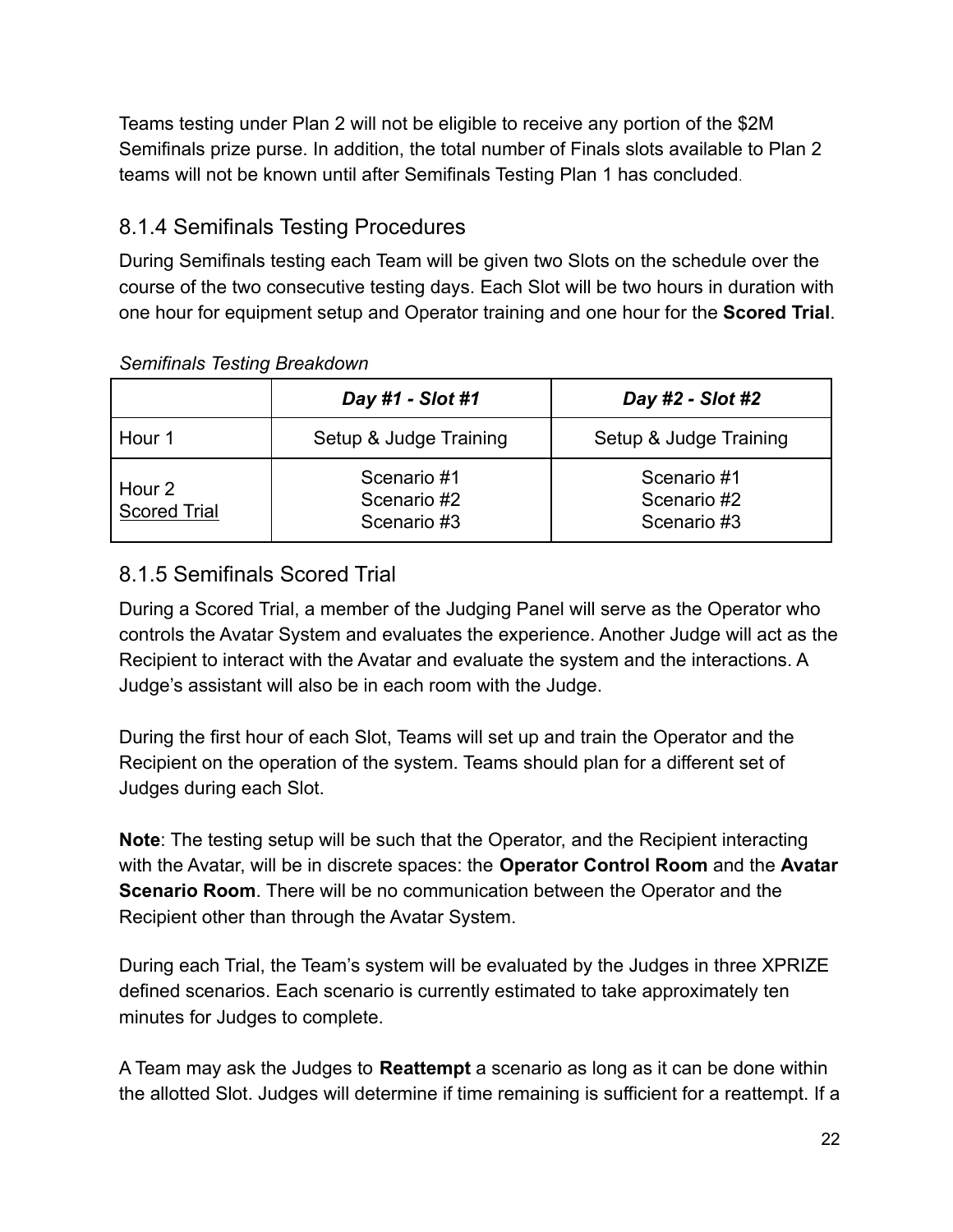Reattempt is initiated following a team request, the score of that reattempted Trial will be used regardless of the outcome. An Operator Judge may also call for the Reattempt of a scenario if they deem it necessary. In this case, the best score will be retained.

Reattempt requests are limited to 1 per Team and 1 per Operator Judge per Scenario.

### <span id="page-22-0"></span>8.1.6 Semifinals Scoring

Each Scored Trial will contain the three scenarios. Teams will be given two Slots to attempt the scenarios over the course of two consecutive days. The Judges will take the best score of the two Slots from each individual scenario. For example, a Team may have its best score on Scenario 1 and Scenario 3 during their second Slot, and their best score from Scenario 2 on their first Slot. The Team's performance during the scenarios will account for up to 90 points of their overall score, with each scenario accounting for 30 points. The remaining 10 points will be based on the Semifinals Team Video as described in Sections 5.3.3 and 5.3.4.

During testing the Judges will evaluate the Avatar System based on the following four categories. The evaluation criteria for each category are listed below.

1. **Operator Experience:** This category is evaluated based on the following criteria, and is worth up to 12 points in each scenario. Each component is worth up to 1 point each and will be scored as follows:

> Never (0 points) Rarely (.25 points) Sometimes (.5 points) Mostly (.75 points) Always (1 point)

- The Operator Judge felt present in the remote space with the Recipient.
- The Operator Judge was able to sense or understand the Recipient's emotion.
- The Operator Judge was able to express their emotions to the Recipient.
- The Operator Judge was able to clearly see and hear what was happening in the remote space using the Avatar System.
- The Operator Judge was able to get the necessary tactile/haptic/force/other feedback to complete the required tasks.
- The Operator Judge was able to sense their own position and movements in the remote space while using the Avatar System.
- The Operator Judge was able to move around in the remote space to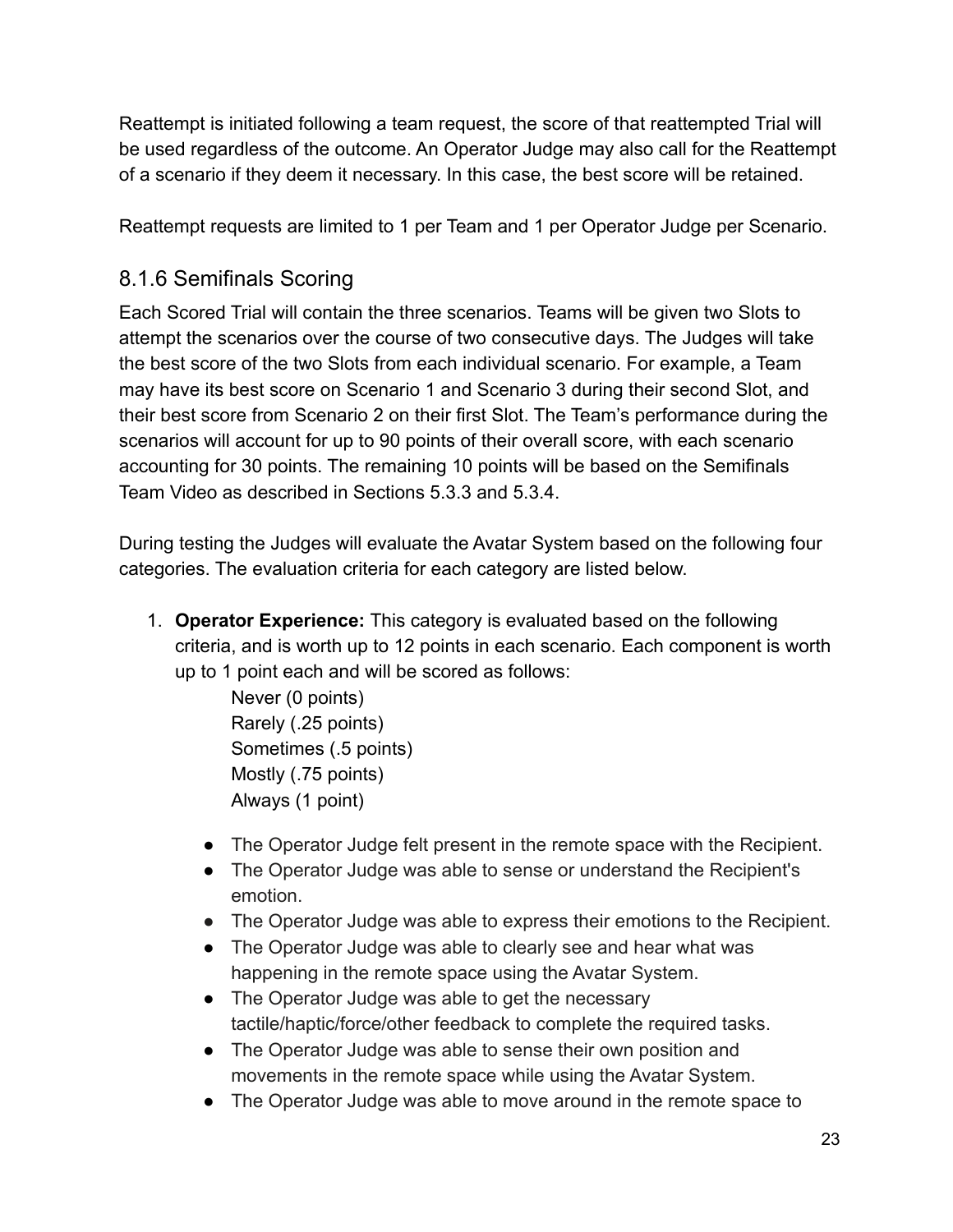complete the required tasks.

- The Operator Judge was able to manipulate remote objects effectively using the Avatar System.
- The Operator Judge felt they were able to gesture effectively to the Recipient.
- The Operator Judge felt safe using the Avatar System.
- The Operator Judge felt the Avatar System was easy to use.
- The Operator Judge felt the Avatar System was comfortable to use.
- 2. **Recipient Experience:** This category is evaluated based on the following criteria, and is worth 8 points in each scenario. Each component is worth up to 1 point each and will be scored as follows.

Never (0 points) Rarely (.25 points) Sometimes (.5 points) Mostly (.75 points) Always (1 point)

- The Recipient Judge was able to identify the remote Operator and felt the remote Operator was present in the space.
- The Recipient Judge was able to understand the Operator's communications through the Avatar.
- The Recipient Judge was able to understand the remote Operator's emotions through the Avatar.
- The Recipient Judge felt a sense of shared experience with the remote Operator.
- The Recipient Judge felt safe while the Avatar was navigating the environment and manipulating objects.
- The Recipient Judge felt the Avatar's aesthetics were adequate to the interactions and not intimidating or threatening.
- The Recipient Judge was able to understand the Operator's gestures through the Avatar.
- The Recipient Judge felt the remote Operator could understand them through the Avatar.
- 3. **Avatar Ability:** This category is evaluated based on the following criteria, and is worth up to 6 points in each scenario. Each task will be scored Pass/Fail, with 1 point for each Pass and 0 points for each Fail.

Pass: Able to complete the task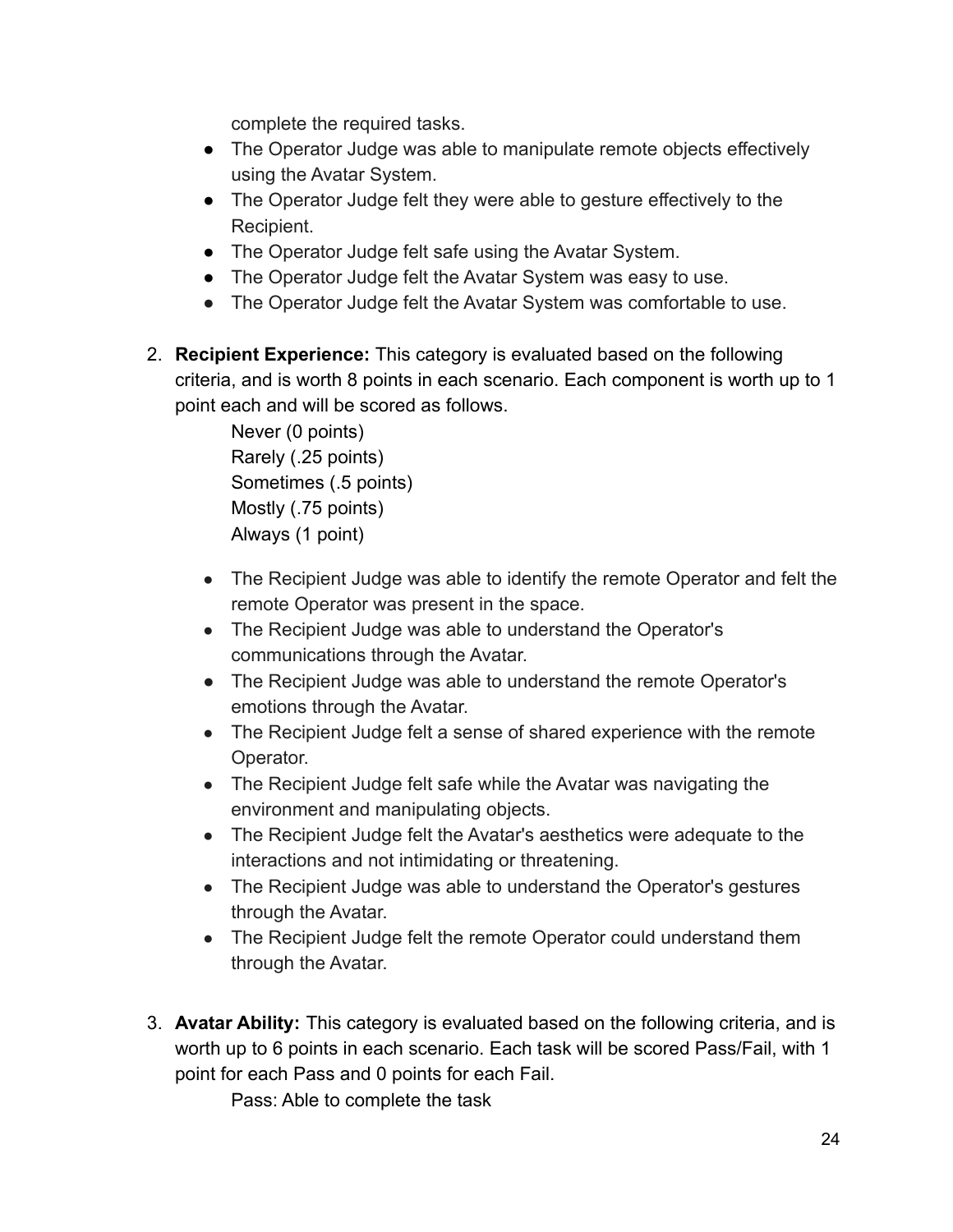Fail: Not able to complete the task

Scenario 1:

- Task 1: Was the Operator/Avatar able to greet the Recipient?
- Task 2: Was the Operator/Avatar able to verbally state they understood the Recipient's instructions?
- Task 3: Was the Operator/Avatar able to place a puzzle piece while verbally identifying the image on the piece?
- Task 4: Was the Operator/Avatar able to point to another puzzle piece while verbally identifying the image on the piece?
- Task 5: Was the Operator/Avatar able to hand another puzzle piece to the Recipient and ask them to place it?
- Task 6: Was the Operator/Avatar able to share a gestural "high five" with the Recipient to celebrate?

Scenario 2:

- Task 1: Was the Operator/Avatar able to wave hello?
- Task 2: Was the Operator/Avatar able to audibly express excitement?
- Task 3: Was the Operator/Avatar able to choose one beverage container by pointing to it?
- Task 4: Was the Operator/Avatar able to lift the beverage container?
- Task 5: Was the Operator/Avatar able to move it above the table towards the Recipient and complete a toast?
- Task 6: Was the Operator/Avatar able to maneuver away from the table to a marked, designated area?

Scenario 3:

- Task 1: Was the Operator/Avatar able to point to one of the exhibit posters?
- Task 2: Was the Operator/Avatar able to describe the artifact?
- Task 3: Was the Operator/Avatar able to touch the artifact?
- Task 4: Was the Operator/Avatar able to describe the texture they felt?
- Task 5: Was the Operator/Avatar able to pick up the artifact and describe its weight?
- Task 6: Was the Operator/Avatar able to move to the mark on the floor for their chosen exhibit?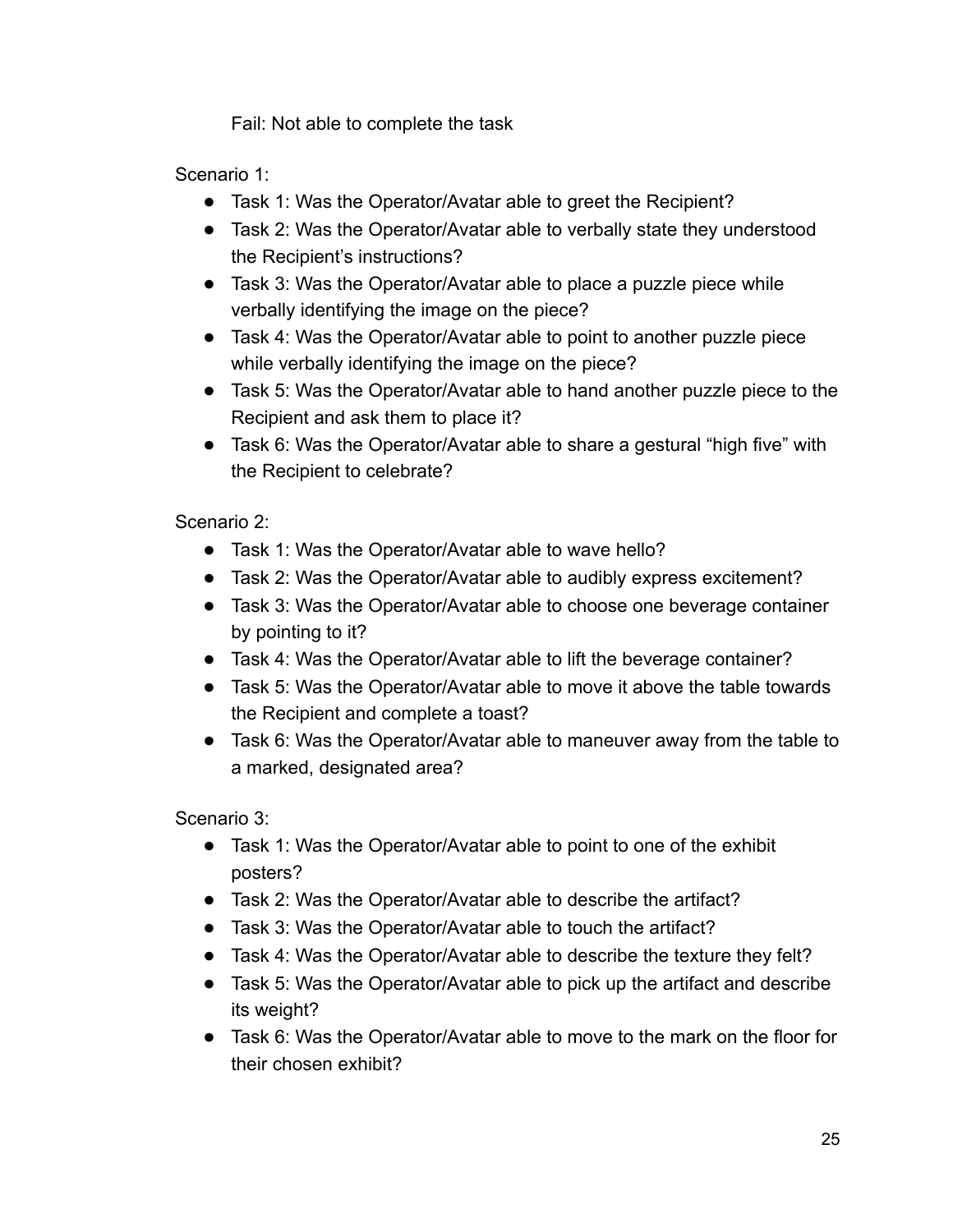**4. Overall System:** This category is evaluated based on the following criteria, and is worth up to 4 points in each scenario. Each component will be scored Pass/Fail, with 1 point for each Pass and 0 points for each Fail.

Pass: Criteria met Fail: Criteria not met

*To be scored by the Operator Judge*

- Did the Avatar System (hardware and power) operate reliably enough for the Operator to attempt all the Tasks?
- Did the Avatar System (software and network) operate reliably enough for the Operator to attempt all the Tasks?

*To be scored by the Recipient Judge*

- Did the Avatar Robot remain in a safe and stable position when not being actively controlled by the Operator?
- Did the Avatar Robot complete the Scenario without needing to be repositioned or recovered by the Team?

| <b>Scenario</b>          | <b>Operator</b><br><b>Experience</b> | <b>Recipient</b><br><b>Experience</b> | <b>Avatar</b><br><b>Ability</b> | <b>Overall</b><br><b>System</b> | <b>Total</b> |
|--------------------------|--------------------------------------|---------------------------------------|---------------------------------|---------------------------------|--------------|
| #1                       | 12                                   | 8                                     | 6                               | 4                               | 30           |
| #2                       | 12 <sub>2</sub>                      | 8                                     | $6\phantom{1}6$                 | 4                               | 30           |
| #3                       | 12 <sub>2</sub>                      | 8                                     | 6                               | 4                               | 30           |
| Semifinals<br>Team Video |                                      |                                       |                                 |                                 | 10           |
| <b>TOTAL</b>             |                                      |                                       |                                 |                                 | 100          |

#### *Sample Semifinals Scoring Diagram*

Team scores may be made available to Teams on an individual basis, however the scores will not be released publicly. Final rankings may be released at the completion of testing. Internal scoring mechanisms will not be shared outside of the Judging Panel.

If two or more Teams are tied at the end of all Semifinals testing, the tie-breaker will be determined by the highest Operator Experience score.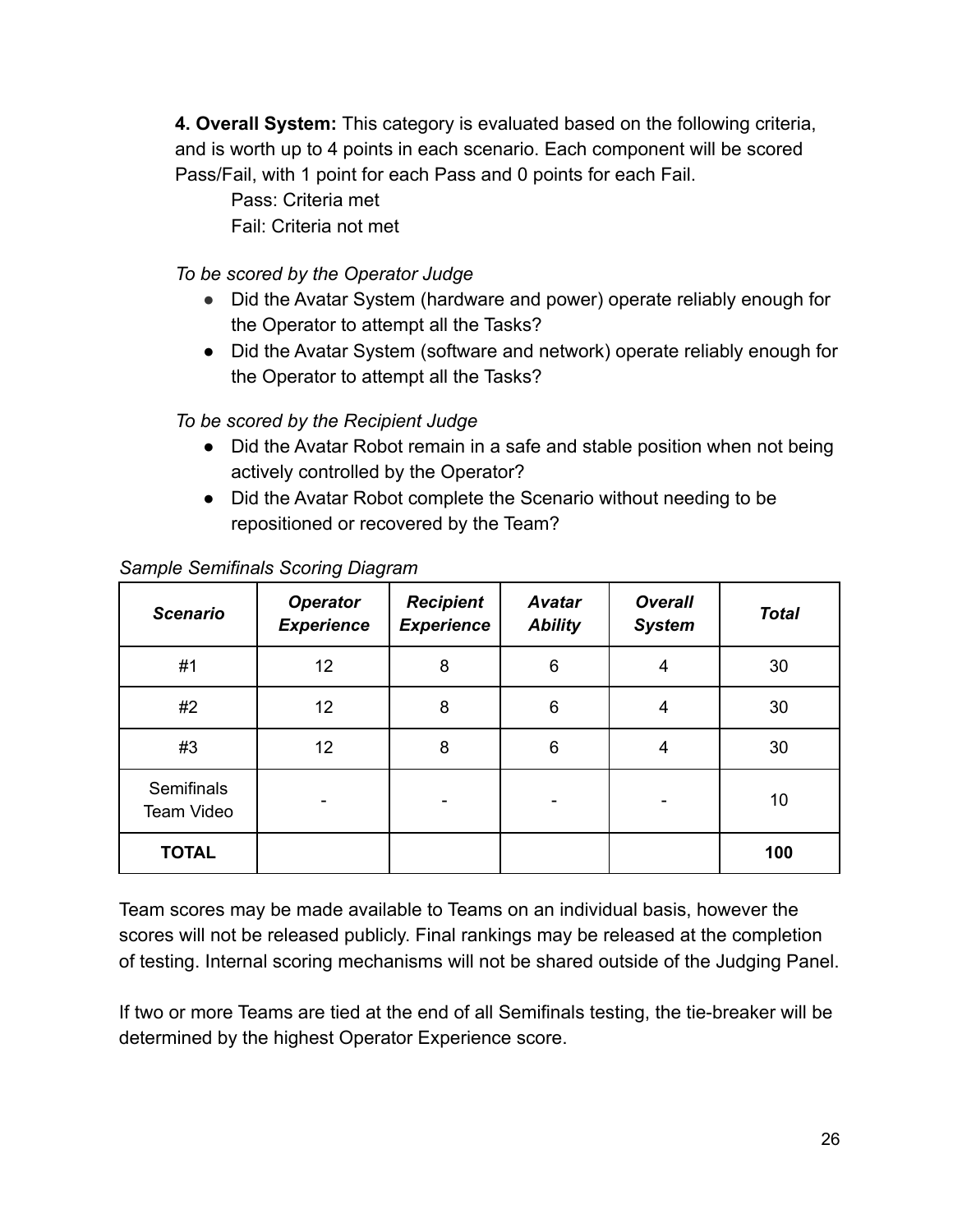#### <span id="page-26-0"></span>8.1.7 Semifinals Team Video Scoring

The Semifinals Team Video (see Section 5.4) will count for 10 points of the Team's Semifinals score. If a Semifinals Team video was not submitted, that Team will receive 0 points for this portion of Semifinals scoring.

Videos will be judged on the following criteria, Each task will be scored Pass/Fail, with 1 point for each Pass and 0 points for each Fail.

> Pass: Able to complete the task Fail: Not able to complete the task

- Was the Operator/Avatar able to complete Task 1?
- Was the Operator/Avatar able to complete Task 2?
- Was the Operator/Avatar able to complete Task 3?
- Was the Operator/Avatar able to complete Task 4?
- Was the Operator/Avatar able to complete Task 5?
- Was the Operator/Avatar able to complete Task 6?
- Did the Avatar Robot remain in a safe and stable position when not being actively controlled by the Operator?
- Did the Avatar Robot complete the Scenario without needing to be repositioned or recovered by the Team members?
- Was the Operator able to manipulate remote objects effectively using the Avatar System?
- Was the form of the Avatar Robot adequate for the interactions and not intimidating or threatening?

### <span id="page-26-1"></span>8.2. Finals Testing

#### <span id="page-26-2"></span>8.2.1 Finals Location and Facilities

Teams will be invited to a single testing location. The testing site will be selected by XPRIZE and the location will be released by January 2022.

At least one member of the Team is required to be present onsite during that Team's allotted test Slot times. Additionally, XPRIZE will be limiting the number of overall Team Members that may attend or be inside the testing venue at one time. This number will be based on space, configuration, and safety considerations at the testing center and will be defined in the Finals Operations Guide.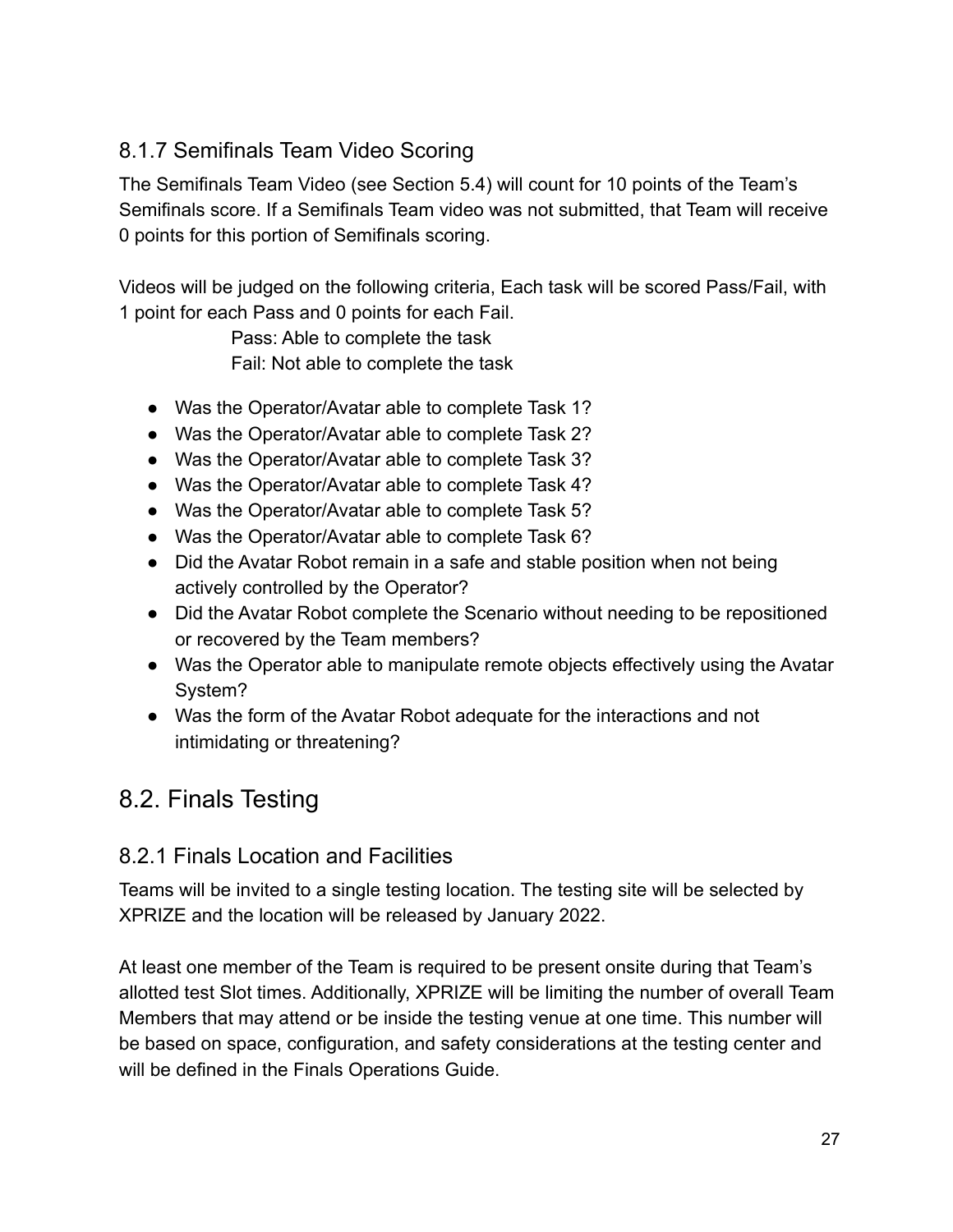XPRIZE will publish the Finals Operations Guide approximately 120 days before Finals testing. The Operations Guide will detail the policies and procedures for testing including test scenarios, event operations, logistics, shipping, safety and other details to effectively participate in Finals testing.

#### <span id="page-27-0"></span>8.2.2 Finals Dates

Finals testing is tentatively scheduled for June 2022. The exact testing dates for each individual Team will be provided no later than March 2022 after **Finals Verification**.

### <span id="page-27-1"></span>8.2.3 Finals Verification

Ahead of Finals testing, XPRIZE will conduct a Finals Verification to ensure Teams are prepared to proceed to the Finals. More details to be provided ahead of Finals testing.

### <span id="page-27-2"></span>8.2.4 Finals Testing Procedure

It is currently anticipated that Finals testing will be structured similarly to Semifinals testing, with the addition of the **Finals Team-Selected Scenario** (as defined below in Section 8.2.7).

#### <span id="page-27-3"></span>8.2.5 Finals Scoring

Teams can expect Finals Scenarios to be significantly more difficult, and these may include advanced mobility and interaction tasks. Details of Finals scoring may change based on lessons learned during Semifinals. Final details will be provided later in the Competition.

It is expected that Judges will evaluate the Avatar Solutions based on similar categories used during Semifinals. The evaluation criteria will be finalized approximately six months prior to Finals. While categories and criteria may remain the same as Semifinals (See Section 8.1.6), the Scenarios will be different and designed to be much more challenging.

Teams' scores and rankings for Finals are currently planned to be made public during and after testing.

### <span id="page-27-4"></span>8.2.6 Finals Scored Trial

During Finals testing, a member of the Judging Panel will serve as the Operator to control the system throughout the Trial and evaluate the experience. Another Judge will act as the Recipient to interact with the Avatar and evaluate the system and the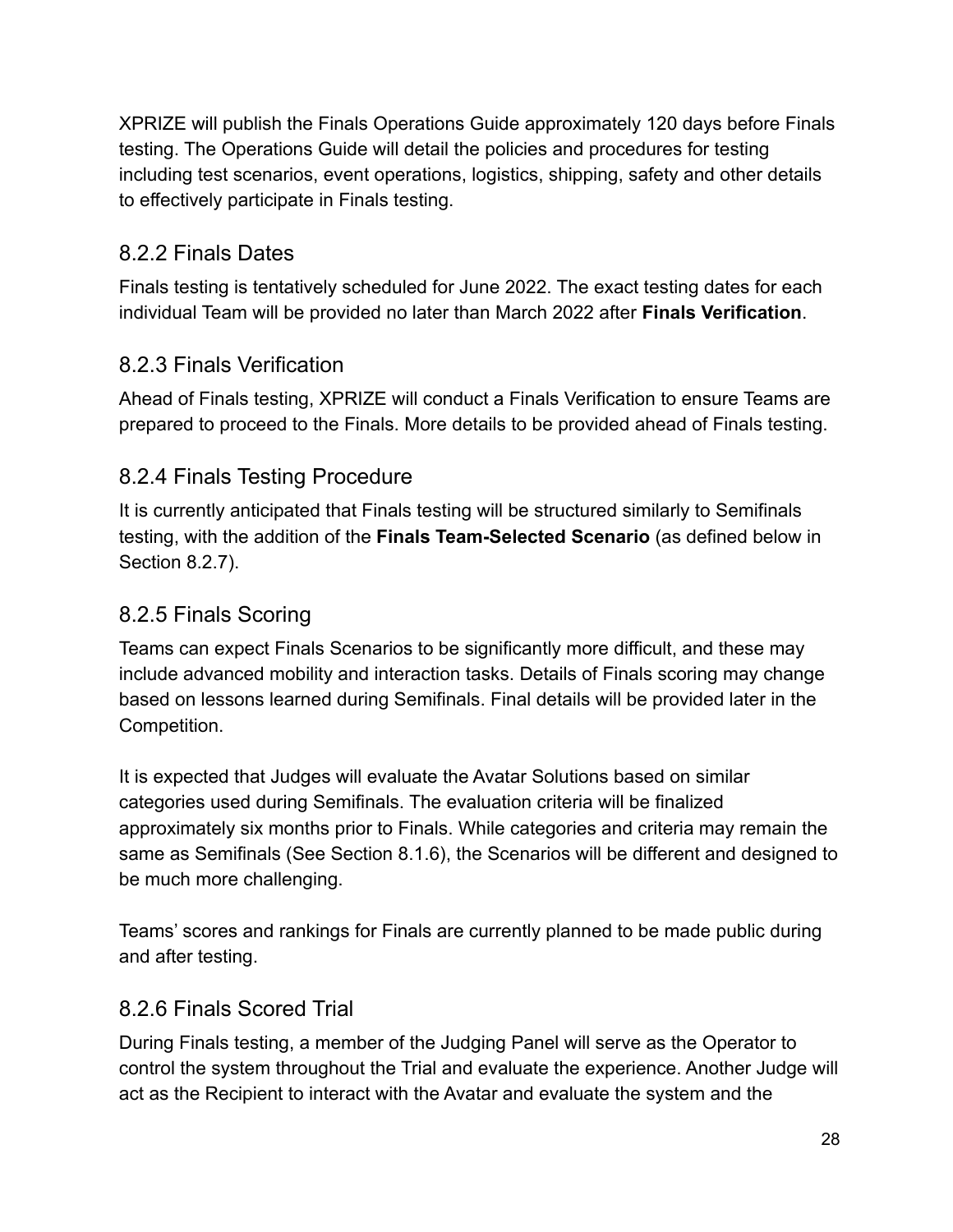interactions. During the first hour of each Slot, Teams will train the Operator and the Recipient on the operation of the system. Teams should plan for a new set of Judges during each Slot.

**Note**: The testing setup will be such that the Operator and the Recipient will be in discrete spaces: the Operator Control Room and the Avatar Scenario Room, respectively**.** There will be no communication between the Operator and the Recipient other than through the Avatar System.

During each Trial, the Team's system will be evaluated by the Judges in XPRIZE defined scenarios. The Scenarios for the Finals will be more challenging and are expected to require additional capabilities beyond those of Semifinals.

#### <span id="page-28-0"></span>8.2.7 Finals Team-Selected Scenario

The intention of the **Finals Team-Selected Scenario** is for the Teams to demonstrate, in-person, the best capability features of their specific system. This scenario will be required to be described by the Teams and approved by XPRIZE prior to Finals testing. Further details of this process will be defined in late 2021.

# <span id="page-28-1"></span>9. Awards

There will be \$10,000,000 (Ten Million USD) in total **Prize Purses** available:

#### **● Semifinals Prize Purse**

There will be \$2,000,000 (Two Million USD) to be shared equally among all Teams (up to 20) selected as Finalists.

**Note**: Teams testing under Plan 2 will not be eligible to receive any portion of the \$2M Semifinals prize purse.

#### **● Finals Prize Purse**

There will be a Finals Prize Purse in the amount of \$8,000,000 (Eight Million USD). The Finals Prize Purse will be divided among the top ranking Teams as First, Second, and Third Place Awards.

- First Place: \$5,000,000 (Five Million USD)
- Second Place: \$2,000,000 (Two Million USD)
- Third Place: \$1,000,000 (One Million USD)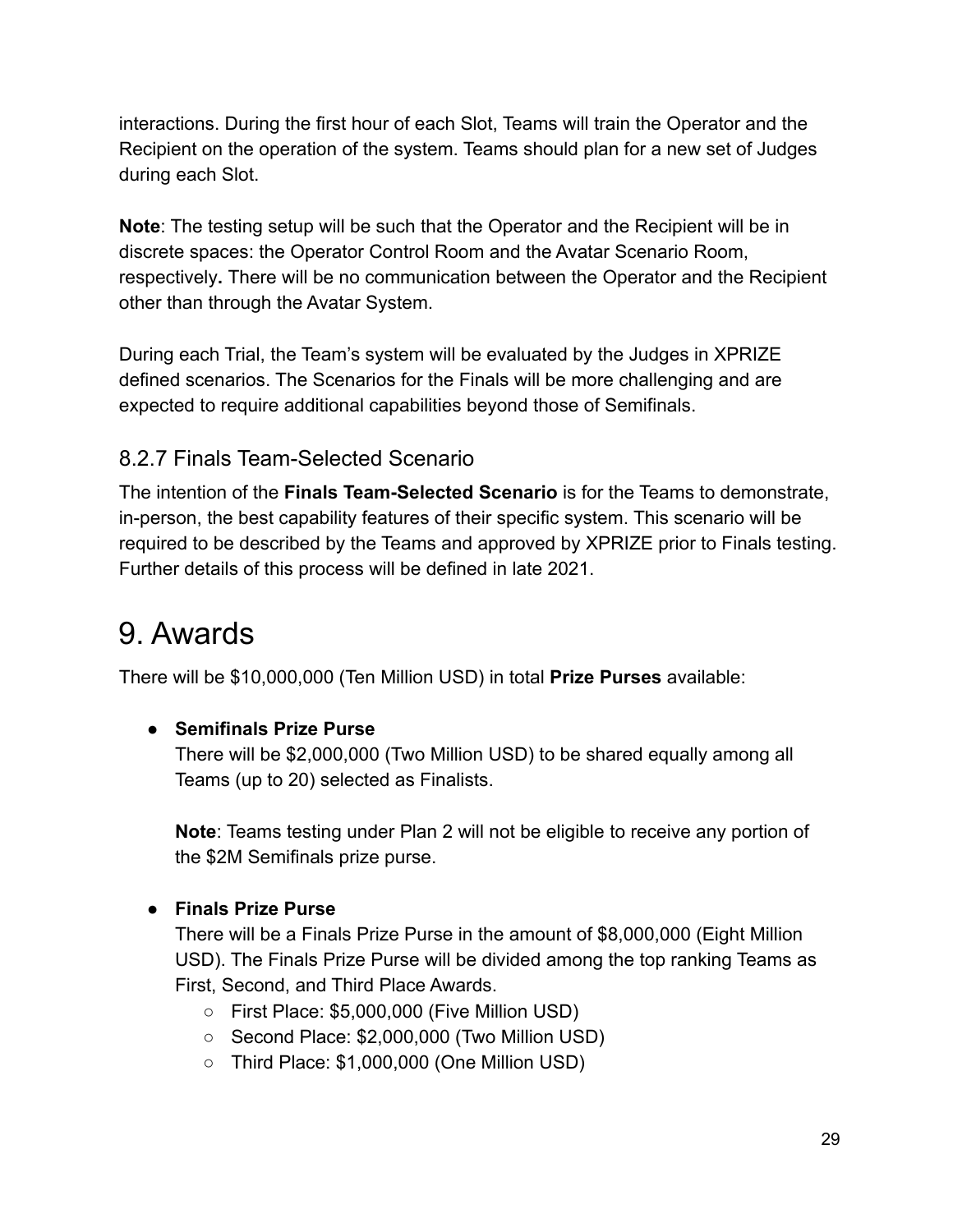# <span id="page-29-0"></span>10. Operational Health and Safety

Operational health and safety are fundamental concerns in this Competition. Teams must design their systems with operational health and safety for Operators, Recipients, and bystanders in mind. Teams will document their approach to health and safety compliance in their Qualifying Submission and also in all Semifinals and Finals submissions. Teams are responsible for operating safely and in compliance with local, regional, or national occupational health and safety regulations relevant to their technology during both Semifinals and Finals onsite testing.

Safety checks will be conducted before formal testing begins and additional safety details will be provided well in advance of all testing. XPRIZE staff, Judges, and/or third-party measurement and verification teams may refuse to test Teams whose submissions are deemed unsafe. XPRIZE will make all final determinations on safe and acceptable operating conditions for Competition operations.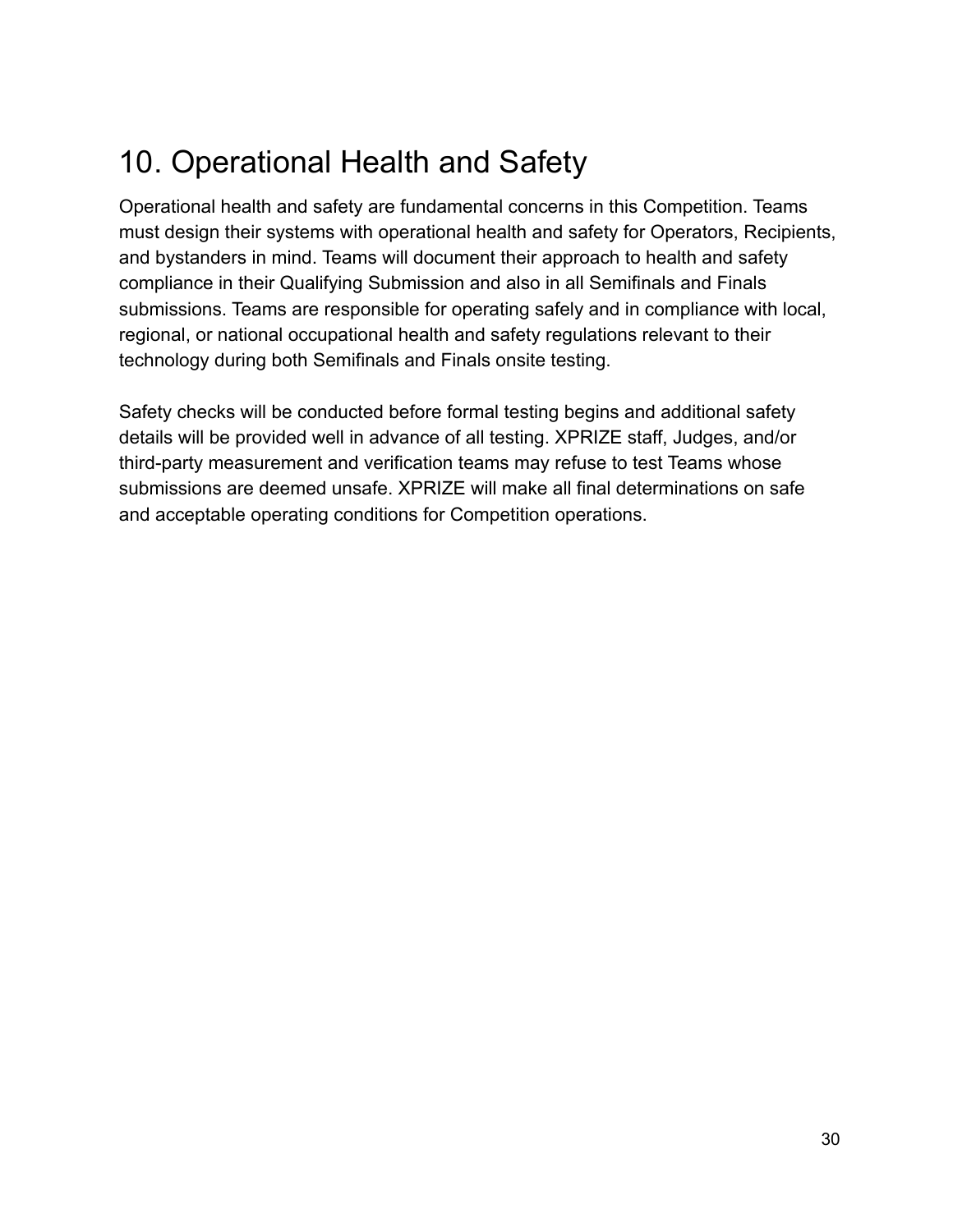# <span id="page-30-0"></span>**GLOSSARY**

**Avatar Ability:** This refers to the actual performance and capabilities of the robotic Avatar during testing.

**Avataring In:** This refers to the act of the Operator controlling the remote Avatar.

**ANA Avatar XPRIZE Network Guide:** This document details the XPRIZE-supplied setup and data communications network that message traffic will use during testing events.

**Avatar Scenario Room:** The discrete physical area of the testing setup where the Avatar and the Recipient will be positioned. It is connected to the Operator Control Room only through the communication network.

**Avatar Robot:** This is the actual physical robot part of a Team's Avatar Solution. It is also referred to as the robotic Avatar.

**Avatar Solution:** This refers to a Team's specific Avatar System (including the Operator Interface, the robotic Avatar and all sensors, software and mechanical parts) that will be used in the Competition.

**Avatar System:** This refers to the complete and total system consisting of the Operator and Operator Interface, the robotic Avatar and all sensors, software and mechanical parts, and includes the environment or Recipient with which the Operator interacts.

**Brain Computer Interface (BCI):** This is any mechanism by which the robotic Avatar uses signals measured directly from an Operator's brain as part of the overall system. Also known as BMI, or Brain Machine Interface.

**Capabilities:** These are the aspects of the robotic Avatar System which are necessary to accomplish the required tasks. These can include perceptual, manipulation and movement as well as aspects needed to support communication between the **Operator** and the **Recipient** (See more details in Section 7.2.3).

**Competitor Agreement:** A legal and binding document that details the responsibilities of competitors for the prize.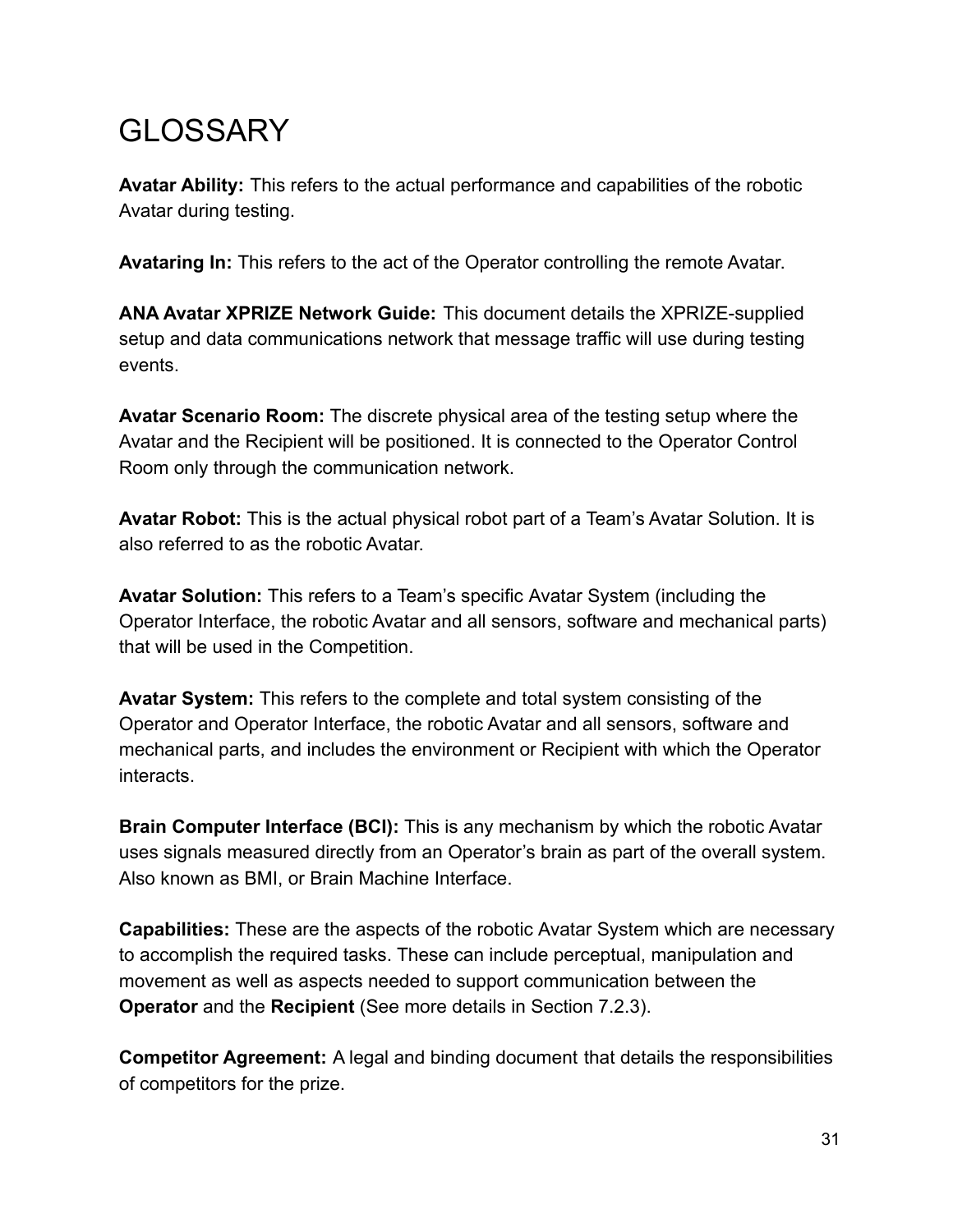**Finals:** The last set of testing events for the prize that will determine the overall winners.

**Finals Team-Selected Scenario:** This is a Team-defined scenario which includes tasks that can demonstrate the best capability features of their specific Avatar System. The Scenario will be required to be described by the Teams and approved by XPRIZE prior to Finals testing, where it will be performed in-person.

**Finals Verification:** This is a mandatory update to ensure Teams are prepared to proceed to the Finals round of the Competition.

**Insurance Compliance Checklist:** An insurance requirement list that outlines a Team's mandatory coverage during Testing rounds. This document can be found in the POP Resources Section.

**Operator:** The person in the Avatar System who is controlling the actions of the robotic Avatar through some form of Operator Interface.

**Operator/Avatar:** The Operator when controlling the robotic Avatar. Designated by the abbreviation **O/A.**

**Operator Control Room:** The discrete physical area of the testing setup where the Operator of the system will reside. This area is connected to the Avatar Scenario Room only through the communication network.

**Operator Experience:** This is both the objective and subjective involvement of the Operator controlling the robotic Avatar, by which they feel a sense of actual Presence in the remote location.

**Operator Interface:** The means (equipment, software, control devices) by which an Operator interfaces with the robotic Avatar at a distance.

**Operations Guide:** The Operations Guide will detail the policies and procedures for testing including test scenarios, event operations, logistics, shipping, safety and other details to effectively participate in testing events. There will be separate Operations Guides for Semifinals and Finals testing.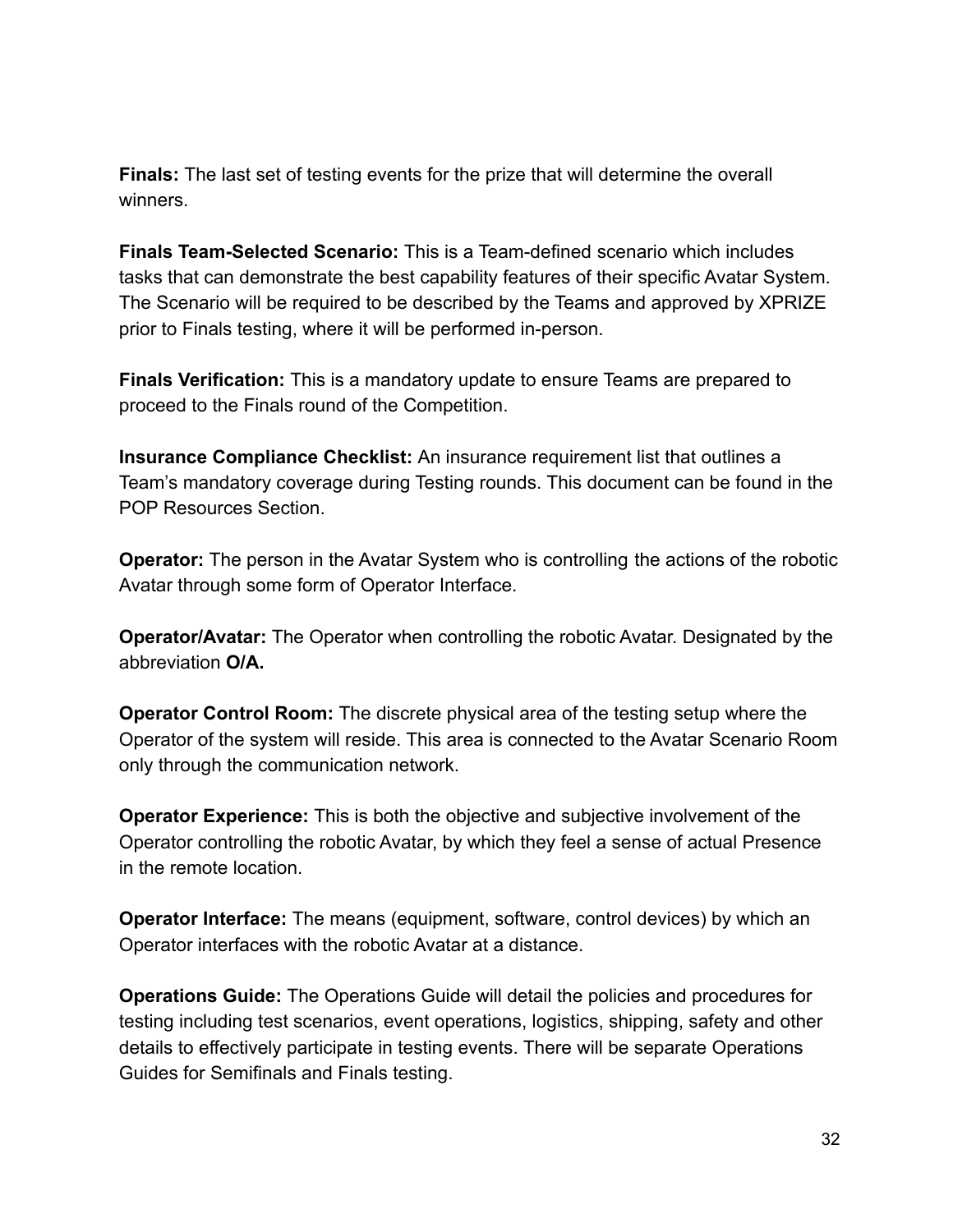**Overall System:** This refers to the measure of the reliability of the system hardware and software.

**Prize Operations Platform (POP):** The standard internal XPRIZE portal for Teams to input data for use in this Competition.

**Presence:** This is the sense that one's actions and senses feel as if they are truly experiencing a location other than the one where the user's physical body currently resides.

**Prize Purse:** This refers to money offered, won, or received as a prize. It also refers to the overall amount of funds allocated to all prizes in this Competition.

**Qualifying Submission:** This is a form in POP that must be completed by Teams no later than October 31<sup>st</sup>, 2019. It consists of a series of questions to be answered that outline the expertise, capabilities and plans for the functional Avatar Solution that each Team will be creating. It will also require an Executive Summary of up to two pages of text and any supporting images, diagrams, or charts.

**Reattempt**: A request made by a Team for a second attempt at performing a Scenario. A Judge will determine if it can be done within the allotted Slot. An Operator Judge may also call for the Reattempt of a scenario if they deem it necessary. In this case, the best score will be retained.

**Recipient:** The human receiving the actions of the Operator via the robotic Avatar. Designated by the abbreviation **R**.

**Recipient Experience:** This refers to the experience of the person receiving the actions of the Operator via the robotic Avatar.

**Sample Scenario:** This is a Team-defined scenario for Semifinals that consists of a number of tasks that demonstrate the capabilities of the Team's Avatar System.

**Scenario:** See Testing Scenario.

**Scenario Domain:** A topical area that forms a general use case for testing purposes.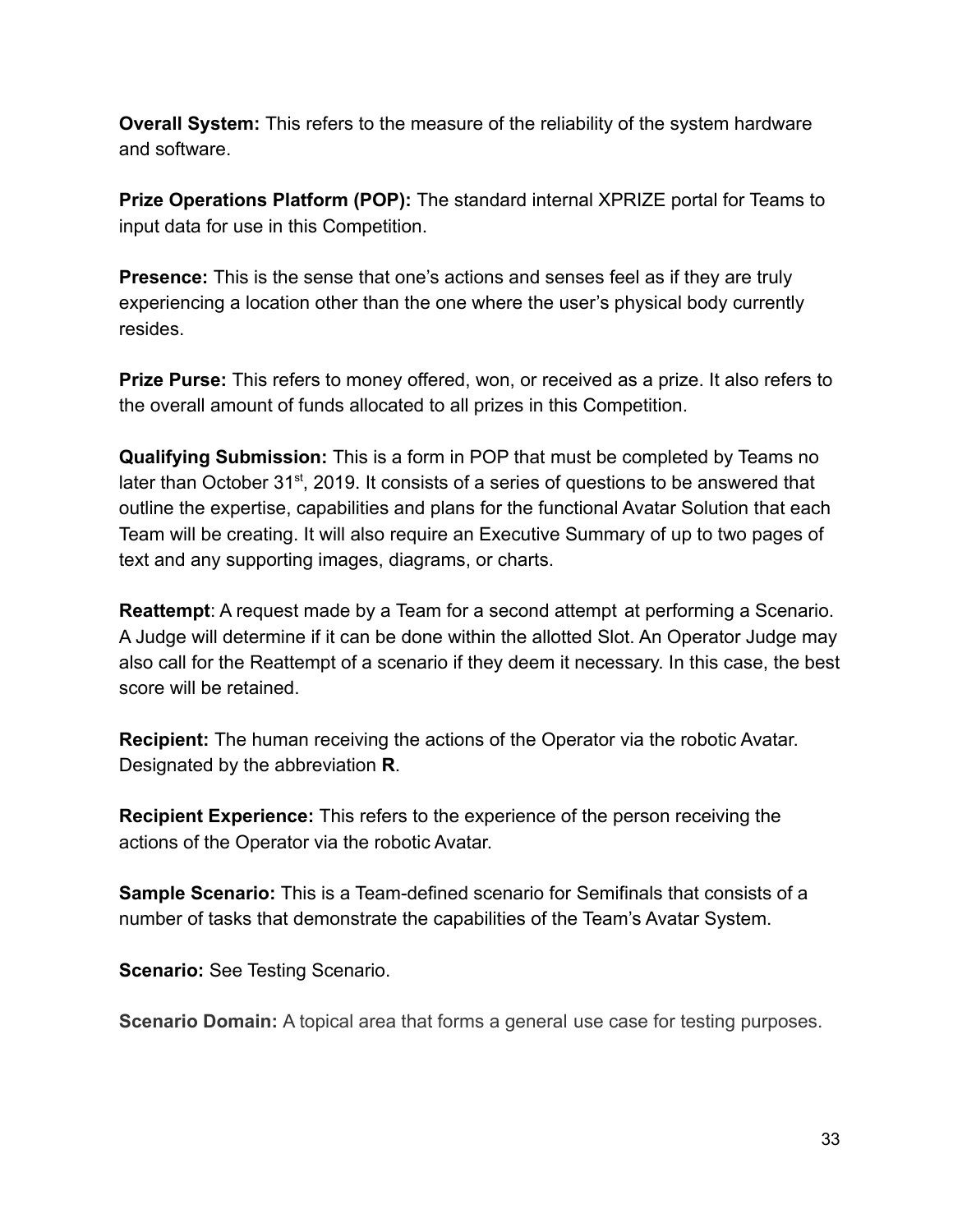**Scored Trial:** The testing activity by which a Team's Avatar Solution will be scored during Semifinals and Finals, which comprises a series of scenarios and tasks to be completed.

**Semifinals:** The set of testing events for the prize that will help determine which Teams progress to Finals testing.

#### **Semifinals Sample Scenario:** See **Sample Scenario.**

**Semifinalist Selection:** The process by which Qualified Teams demonstrate they are sufficiently advanced to progress in the Competition as a Semifinalist Team.

**Semifinals Verification:** This is a process in which Teams must provide their Insurance Compliance documentation, their Semifinals Technical Enrollment and their Semifinals Team Video and Documentation (See Section 5.3.3).

**Semifinals Team Video:** This video will be submitted by each Team to show the level of technological achievement for their Avatar Solution. It will be evaluated by the Judging Panel and will count for 10 points of a Team's Semifinals scoring.

**Semifinals Team Video Documentation:** This is a written document that is submitted with the Semifinals Team Video and describes the contents of the video.

**Simulated Distance:** The goal of the Avatar System is to teleport one's senses and actions to a remote location. This distance, or separation, including any resulting technical circumstances such as networking delays, may be simulated rather than being an actual physical distance.

**Slot:** The two-hour timeframe allocated to Teams during testing events.

#### **Team-Selected Scenario:** See **Finals Team-Selected Scenario.**

**Technical Enrollment:** This enrollment will include certain steps and questions to be answered by the Teams, such as attending Team member lists, and other details required in advance of Semifinals and Finals testing.

**Testing Scenario:** This is the set of actions or tasks that a Team's Avatar Solution will complete and by which they will be judged.